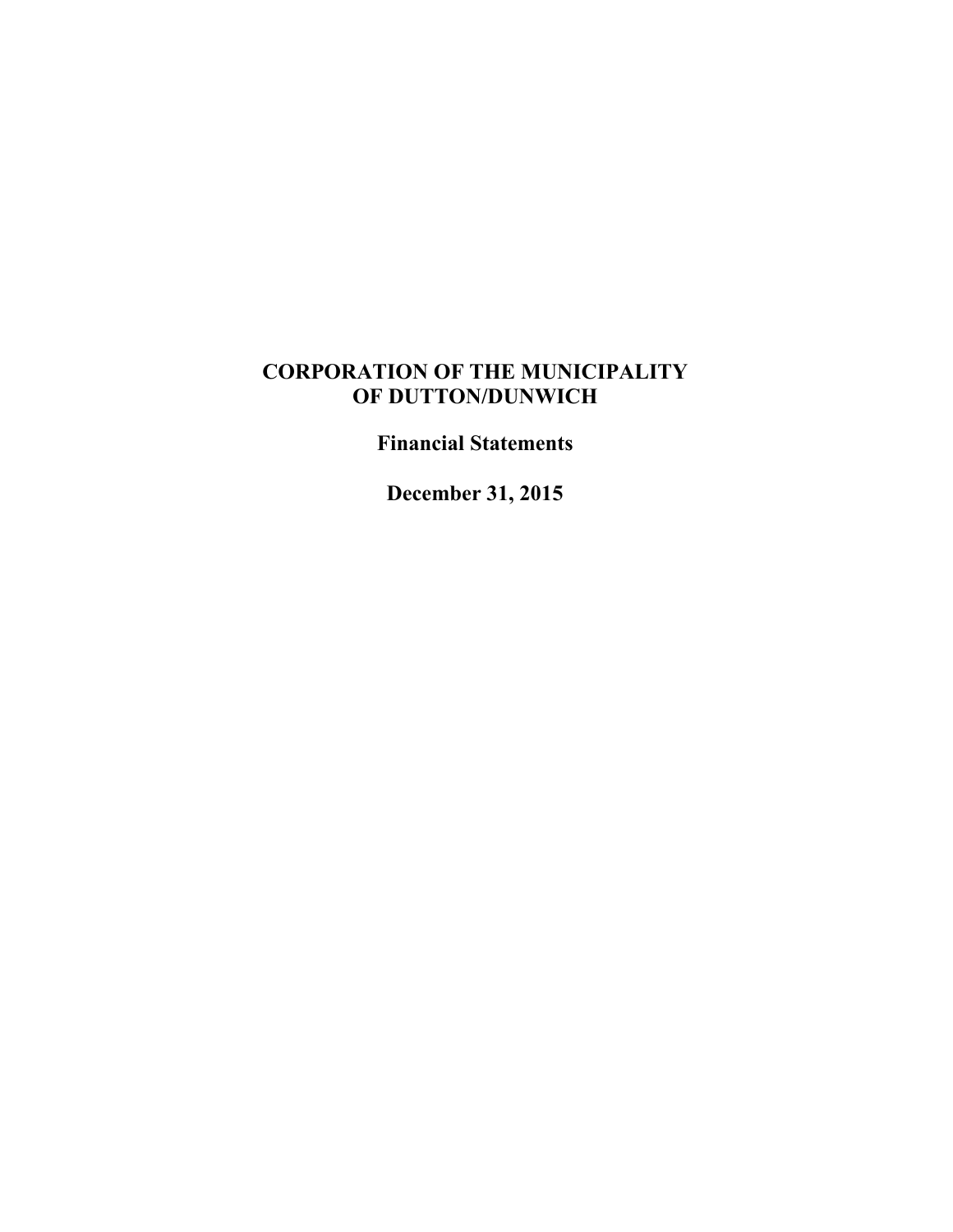### **Financial Statements**

**For the Year Ended December 31, 2015**

# **Table of Contents PAGE** Independent Auditors' Report 1 Statement of Financial Position 2 Statement of Operations and Accumulated Surplus 3 Statement of Change in Net Debt 4 Statement of Cash Flows 5 Notes to the Financial Statements 6 - 20 Schedule of Segment Disclosure 21 - 22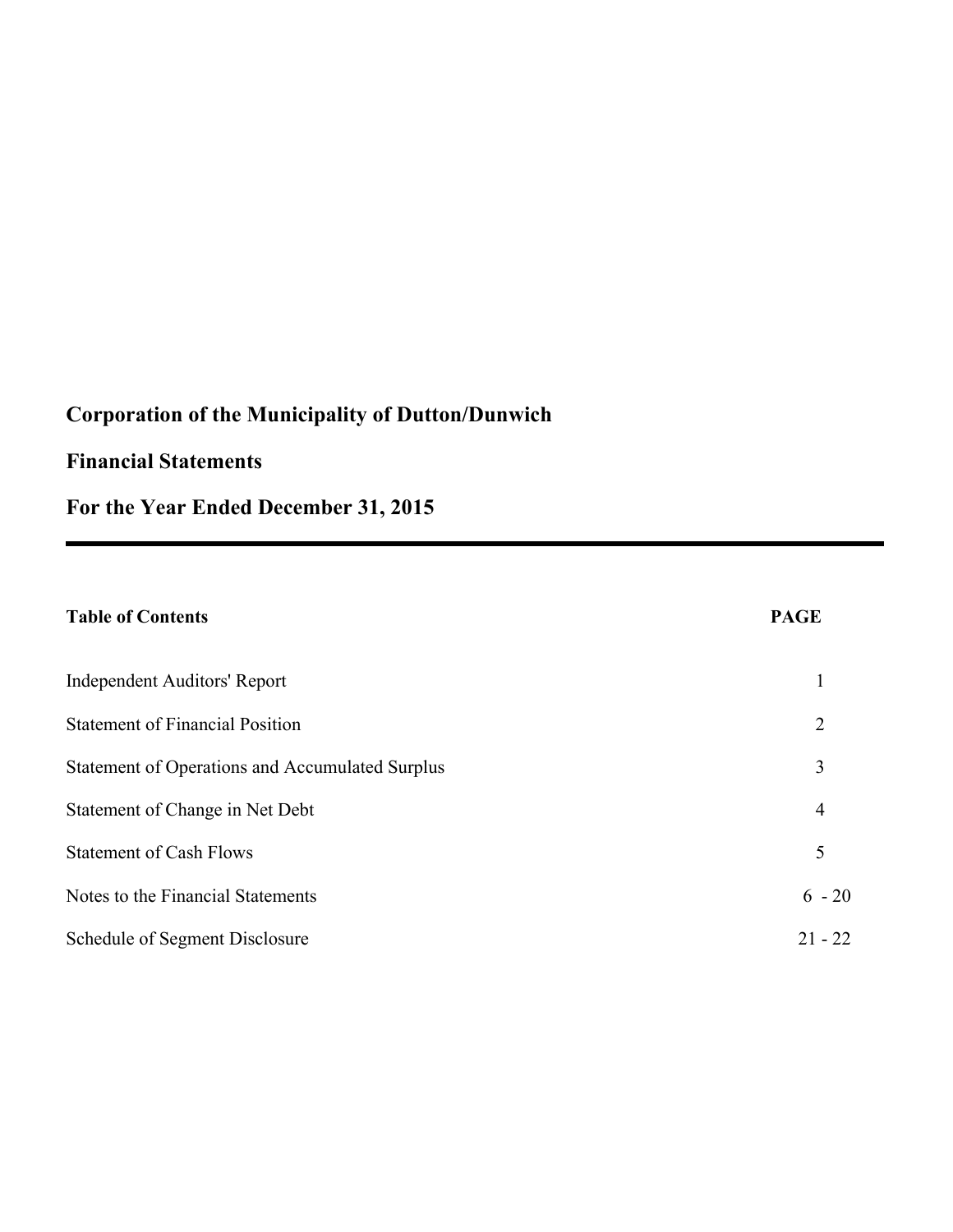

P. 519-633-0700 · F. 519-633-7009 450 Sunset Drive, St. Thomas, ON N5R 5V1

P. 519-773-9265 · F. 519-773-9683 25 John Street South, Aylmer, ON N5H 2C1

www.grahamscottenns.com

#### **INDEPENDENT AUDITORS' REPORT**

To the Members of Council, Inhabitants and Ratepayers of the **Corporation of the Municipality of Dutton/Dunwich**:

We have audited the accompanying financial statements of the **Corporation of the Municipality of Dutton/Dunwich**, which comprise the statement of financial position as at December 31, 2015, and the statements of operations and accumulated surplus, changes in net debt, and cash flows for the year then ended, and a summary of significant accounting policies and other explanatory information.

#### **Management's Responsibility for the Financial Statements**

Management is responsible for the preparation and fair presentation of these financial statements in accordance with Canadian accounting standards for public sector entities and for such internal control as management determines is necessary to enable the preparation of financial statements that are free from material misstatement, whether due to fraud or error.

#### **Auditors' Responsibility**

Our responsibility is to express an opinion on these financial statements based on our audit. We conducted our audit in accordance with Canadian generally accepted auditing standards. Those standards require that we comply with ethical requirements and plan and perform the audit to obtain reasonable assurance whether the financial statements are free of material misstatement.

An audit involves performing procedures to obtain audit evidence about the amounts and disclosures in the financial statements. The procedures selected depend on the auditor's judgment, including the assessment of the risks of material misstatement of the consolidated financial statements, whether due to fraud or error. In making those risk assessments, the auditor considers internal control relevant to the entity's preparation and fair presentation of the financial statements in order to design audit procedures that are appropriate in the circumstances, but not for the purpose of expressing an opinion on the effectiveness of the entity's internal control. An audit also includes evaluating the appropriateness of accounting policies used and the reasonableness of accounting estimates made by management, as well as evaluating the overall presentation of the financial statements.

We believe that the audit evidence we have obtained is sufficient and appropriate to provide a basis for our audit opinion.

#### **Opinion**

In our opinion, the financial statements present fairly, in all material respects, the statement of financial position of the **Corporation of the Municipality of Dutton/Dunwich** as at December 31, 2015, and the results of its operations and accumulated surplus, changes in net debt and cash flows for the year then ended in accordance with Canadian accounting standards for public sector entities.

**St. Thomas, Ontario** *Graham Scott Enns LLP*

**September 14, 2016 CHARTERED PROFESSIONAL ACCOUNTANTS Licensed Public Accountants**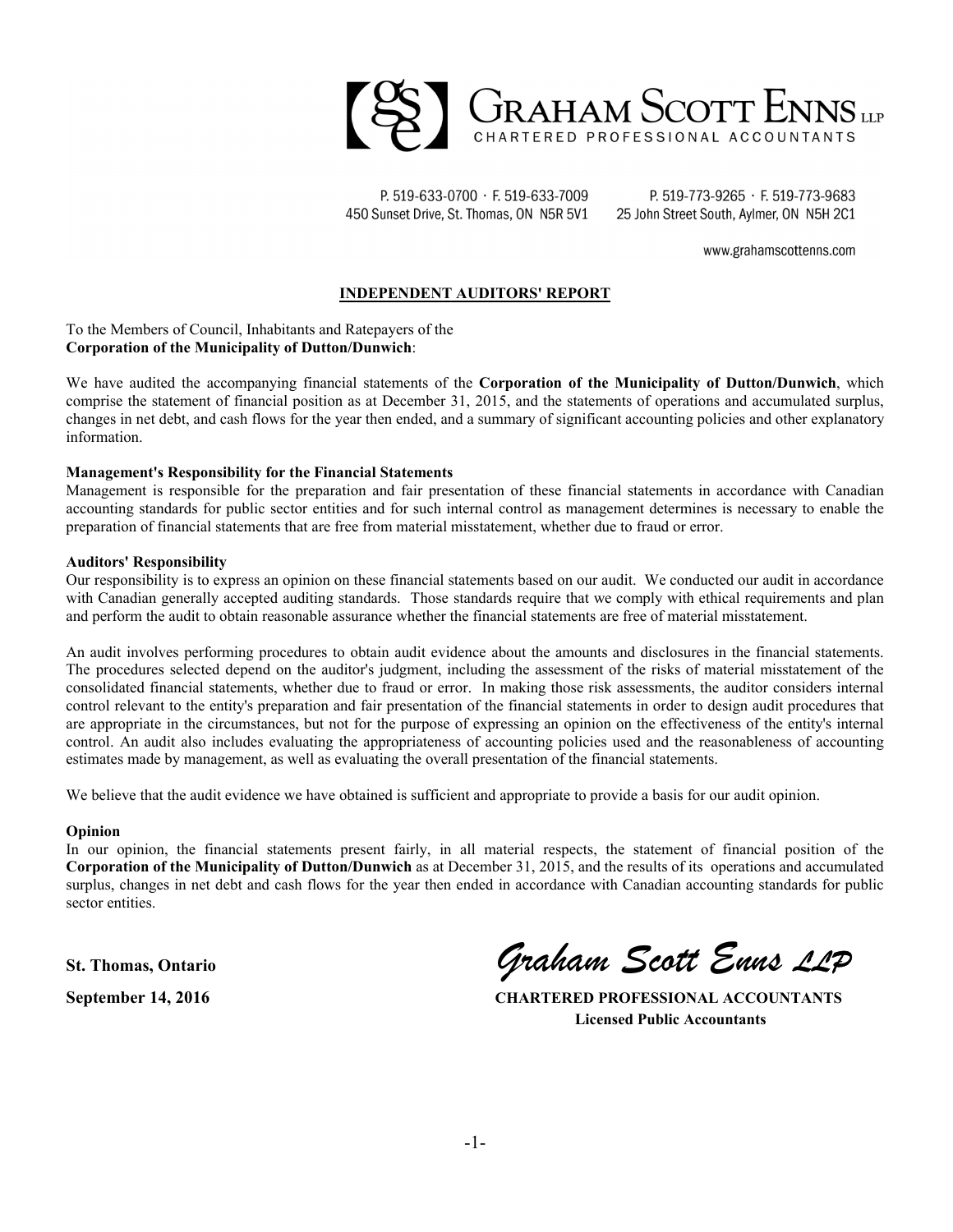### **Statement of Financial Position As at December 31, 2015**

|                                                      | 2015              | 2014          |
|------------------------------------------------------|-------------------|---------------|
|                                                      | $\mathbf{s}$      | $\mathcal{S}$ |
| <b>FINANCIAL ASSETS</b>                              |                   |               |
| Cash                                                 | 1,095             | 6,236         |
| Taxes receivable                                     | 797,607           | 762,656       |
| Accounts receivable                                  | 726,482           | 489,992       |
| <b>Total financial assets</b>                        | 1,525,184         | 1,258,884     |
| <b>LIABILITIES</b>                                   |                   |               |
| Temporary bank advances (Note 2)                     | 185,427           | 373,300       |
| Accounts payable and accrued liabilities             | 807,448           | 630,899       |
| Deferred revenue (Note 5)                            | 118,391           | 81,420        |
| Landfill closure and post-closure liability (Note 4) | 32,278            | 31,184        |
| Net long-term liabilities (Note 6)                   | 4,168,942         | 3,325,321     |
| <b>Total liabilities</b>                             | 5,312,486         | 4,442,124     |
| <b>NET FINANCIAL DEBT</b>                            | (3,787,302)       | (3,183,240)   |
| <b>NON-FINANCIAL ASSETS</b>                          |                   |               |
| Tangible capital assets (Note 3)                     | 29,875,851        | 29,735,244    |
| Inventories                                          | 22,796            | 22,519        |
| Prepaid expenses                                     | 26,835            | 65,428        |
| <b>Total non-financial assets</b>                    | <u>29,925,482</u> | 29,823,191    |
| <b>ACCUMULATED SURPLUS (NOTE 7)</b>                  | 26,138,180        | 26,639,951    |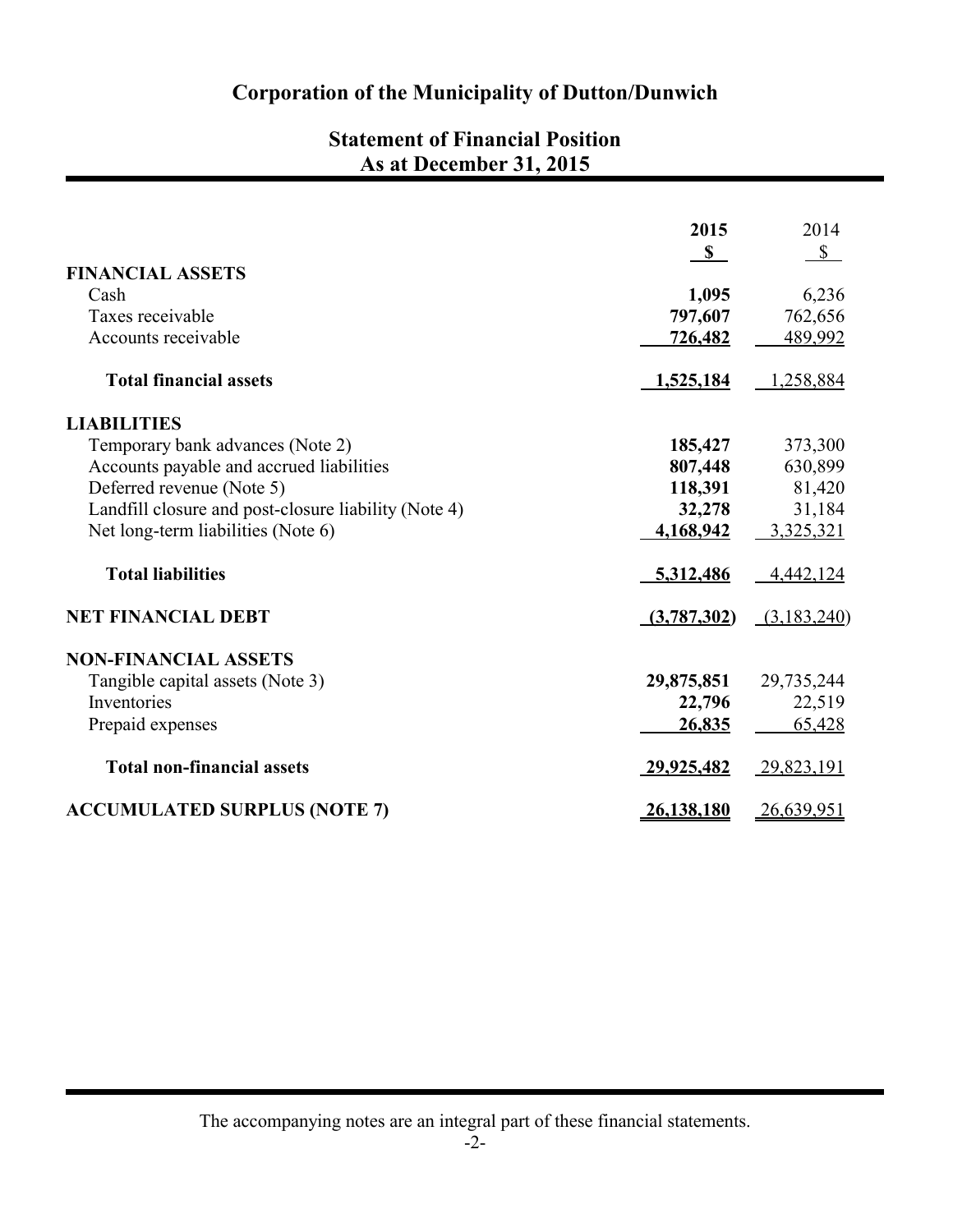### **Statement of Operations and Accumulated Surplus For the Year Ended December 31, 2015**

|                                                    | <b>Budget</b> | <b>Actual</b>     | Actual       |
|----------------------------------------------------|---------------|-------------------|--------------|
|                                                    | (Note 12)     | 2015              | 2014         |
|                                                    | \$            | $\mathbf{s}$      | $\mathbb{S}$ |
| <b>REVENUES</b>                                    |               |                   |              |
| Property taxation                                  | 2,881,805     | 2,943,994         | 2,693,508    |
| Taxation from other governments                    | 114,943       | 97,910            | 107,049      |
| Local improvement levies                           | 198,275       | 211,925           | 360,379      |
| User charges                                       | 1,797,964     | 1,786,413         | 1,814,846    |
| Government transfers:                              |               |                   |              |
| Federal                                            | 8,900         | 156,225           | 169,101      |
| Provincial                                         | 859,000       | 1,070,064         | 1,526,909    |
|                                                    |               |                   |              |
| Other municipalities                               | 672,172       | 670,409           | 685,444      |
| Penalties and interest on taxes                    | 81,000        | 95,495            | 97,454       |
| Other                                              | 7,200         | 25,222            | 48,467       |
| (Loss) gain on disposal of tangible capital assets | 30,000        | 4,671             | (22, 791)    |
| Total revenues                                     | 6,651,259     | 7,062,328         | 7,480,366    |
| <b>EXPENSES</b>                                    |               |                   |              |
| General government                                 | 1,070,444     | 1,050,848         | 1,014,491    |
| Fire and police protection                         | 875,446       | 793,282           | 817,276      |
| Other protective services                          | 260,263       | 259,013           | 252,276      |
| <b>Transportation services</b>                     | 2,118,742     | 2,092,629         | 2,121,155    |
| Waterworks and sewer                               | 1,485,229     | 1,576,156         | 1,542,151    |
| Garbage collection and disposal                    | 323,464       | 325,439           | 323,122      |
| Health services                                    | 298,318       | 250,752           | 274,419      |
| Recreation and cultural services                   | 422,159       | 430,404           | 562,340      |
| Planning and zoning                                | 38,183        | 55,592            | 42,426       |
| Agriculture                                        | 127,647       | 729,984           | 251,042      |
|                                                    |               |                   |              |
| Total expenses (Note $13(a)$ )                     | 7,019,895     | <u>7,564,099</u>  | 7,200,698    |
| <b>ANNUAL SURPLUS (DEFICIT)</b>                    | (368, 636)    | (501, 771)        | 279,668      |
| <b>ACCUMULATED SURPLUS, BEGINNING</b>              |               |                   |              |
| <b>OF YEAR</b>                                     | 26,639,951    | <u>26,639,951</u> | 26,360,283   |
| <b>ACCUMULATED SURPLUS, END</b>                    |               |                   |              |
| OF YEAR (NOTE 7)                                   | 26,271,315    | 26,138,180        | 26,639,951   |

The accompanying notes are an integral part of these financial statements.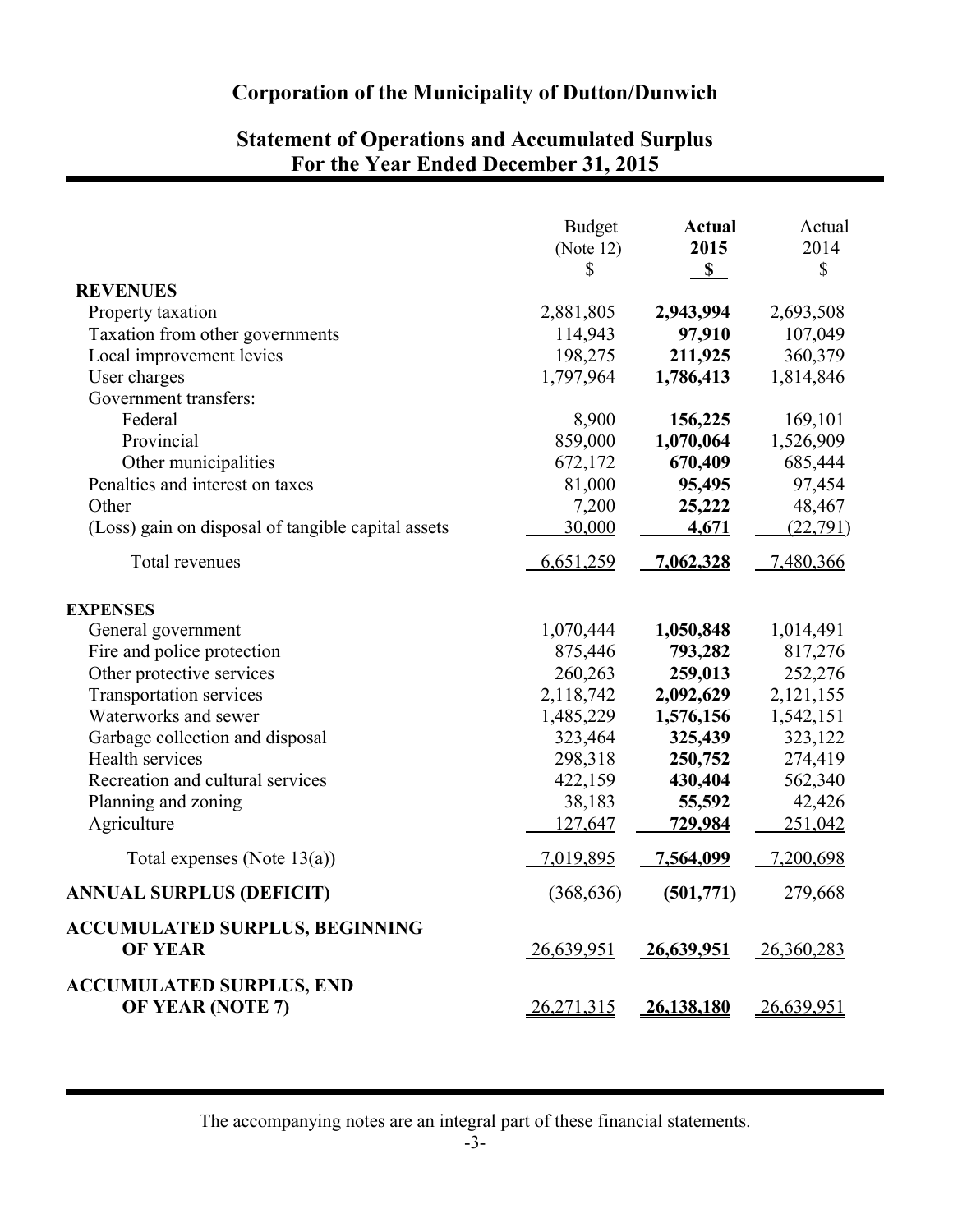| <b>Statement of Change in Net Debt</b> |
|----------------------------------------|
| For the Year Ended December 31, 2015   |

|                                                                                                                                                                                                                                          | <b>Budget</b><br>(Note 12)<br>$\mathbb{S}$ | <b>Actual</b><br>2015<br>$\mathbf{s}$                 | Actual<br>2014<br>$\mathcal{S}$                          |
|------------------------------------------------------------------------------------------------------------------------------------------------------------------------------------------------------------------------------------------|--------------------------------------------|-------------------------------------------------------|----------------------------------------------------------|
| <b>ANNUAL SURPLUS (DEFICIT)</b>                                                                                                                                                                                                          | (368, 636)                                 | (501,771)                                             | 279,668                                                  |
| Acquisition of tangible capital assets<br>Amortization of tangible capital assets<br>Proceeds on disposal of tangible capital assets<br>Change in inventories and prepaid expenses<br>Loss (gain) on disposal of tangible capital assets | (1,035,485)<br>889,274                     | (1,035,485)<br>889,274<br>10,274<br>38,317<br>(4,671) | (1, 133, 297)<br>857,275<br>2,351<br>(56, 632)<br>22,791 |
| (INCREASE) DECREASE IN NET FINANCIAL DEBT                                                                                                                                                                                                | (514, 847)                                 | (604, 062)                                            | (27, 844)                                                |
| NET FINANCIAL DEBT, BEGINNING OF YEAR                                                                                                                                                                                                    | (3,183,240)                                | (3, 183, 240)                                         | (3,155,396)                                              |
| NET FINANCIAL DEBT, END OF YEAR                                                                                                                                                                                                          | (3,698,087)                                | (3,787,302)                                           | (3,183,240)                                              |

The accompanying notes are an integral part of these financial statements.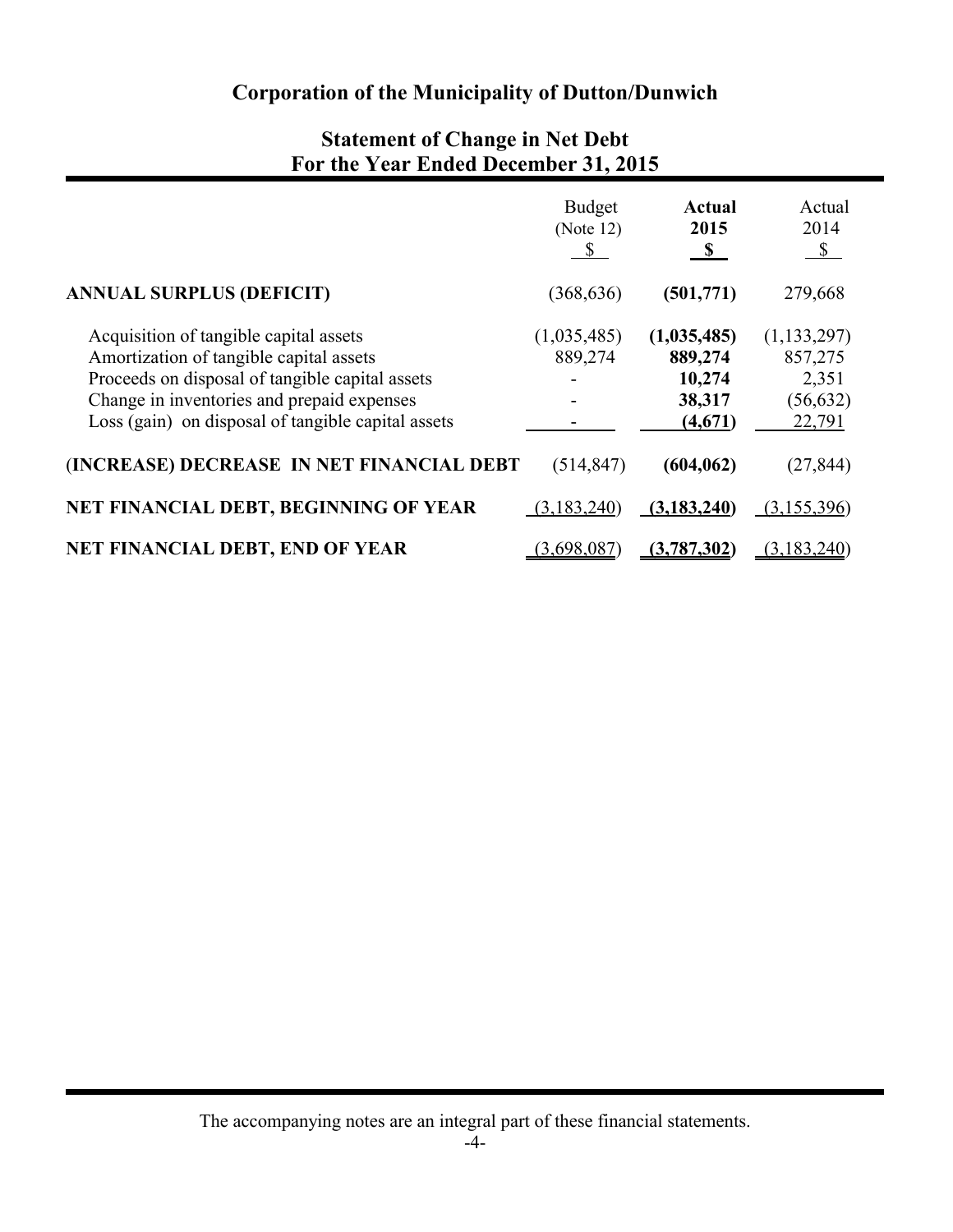### **Statement of Cash Flows For the Year Ended December 31, 2015**

| <b>OPERATING ACTIVITIES</b>                                                                                                                                                            | 2015<br>$\mathbf{s}$                 | 2014<br>$\mathbb{S}$                  |
|----------------------------------------------------------------------------------------------------------------------------------------------------------------------------------------|--------------------------------------|---------------------------------------|
| Annual surplus (deficit)                                                                                                                                                               | (501,771)                            | 279,668                               |
| Add (deduct) items not involving cash:<br>Amortization of tangible capital assets<br>Landfill closure and post-closure liability<br>Loss (gain) on disposal of tangible capital assets | 889,274<br>1,094<br>(4,671)          | 857,275<br>891<br>22,791              |
| Change in non-cash assets and liabilities related to<br>operations (Note 13 (b))                                                                                                       | 383,926<br>(19,605)                  | 1,160,625<br>(426, 963)               |
| Cash provided by operating activities                                                                                                                                                  | 364,321                              | 733,662                               |
| <b>CAPITAL ACTIVITIES</b><br>Acquisition of tangible capital assets<br>Proceeds on disposal of tangible capital assets<br>Cash (used in) capital activities                            | (1,035,485)<br>10,274<br>(1,025,211) | (1, 133, 297)<br>2,351<br>(1,130,946) |
| <b>FINANCING ACTIVITIES</b><br>Proceeds from long-term debt issued<br>Long-term debt repayments                                                                                        | 1,263,605<br>(419,983)               | 457,280<br>(441,895)                  |
| Cash provided by financing activities                                                                                                                                                  | 843,622                              | 15,385                                |
| <b>NET (DECREASE) INCREASE IN CASH</b>                                                                                                                                                 | 182,732                              | (381, 899)                            |
| <b>CASH (BANK INDEBTEDNESS), BEGINNING OF YEAR</b>                                                                                                                                     | (367, 064)                           | 14,835                                |
| (BANK INDEBTEDNESS) CASH, END OF YEAR                                                                                                                                                  | (184, 332)                           | (367,064)                             |
| (BANK INDEBTEDNESS) CASH REPRESENTED BY:<br>Cash<br>Temporary bank advances                                                                                                            | 1,095<br>(185, 427)<br>(184, 332)    | 6,236<br>(373,300)<br>(367,064)       |

The accompanying notes are an integral part of these financial statements.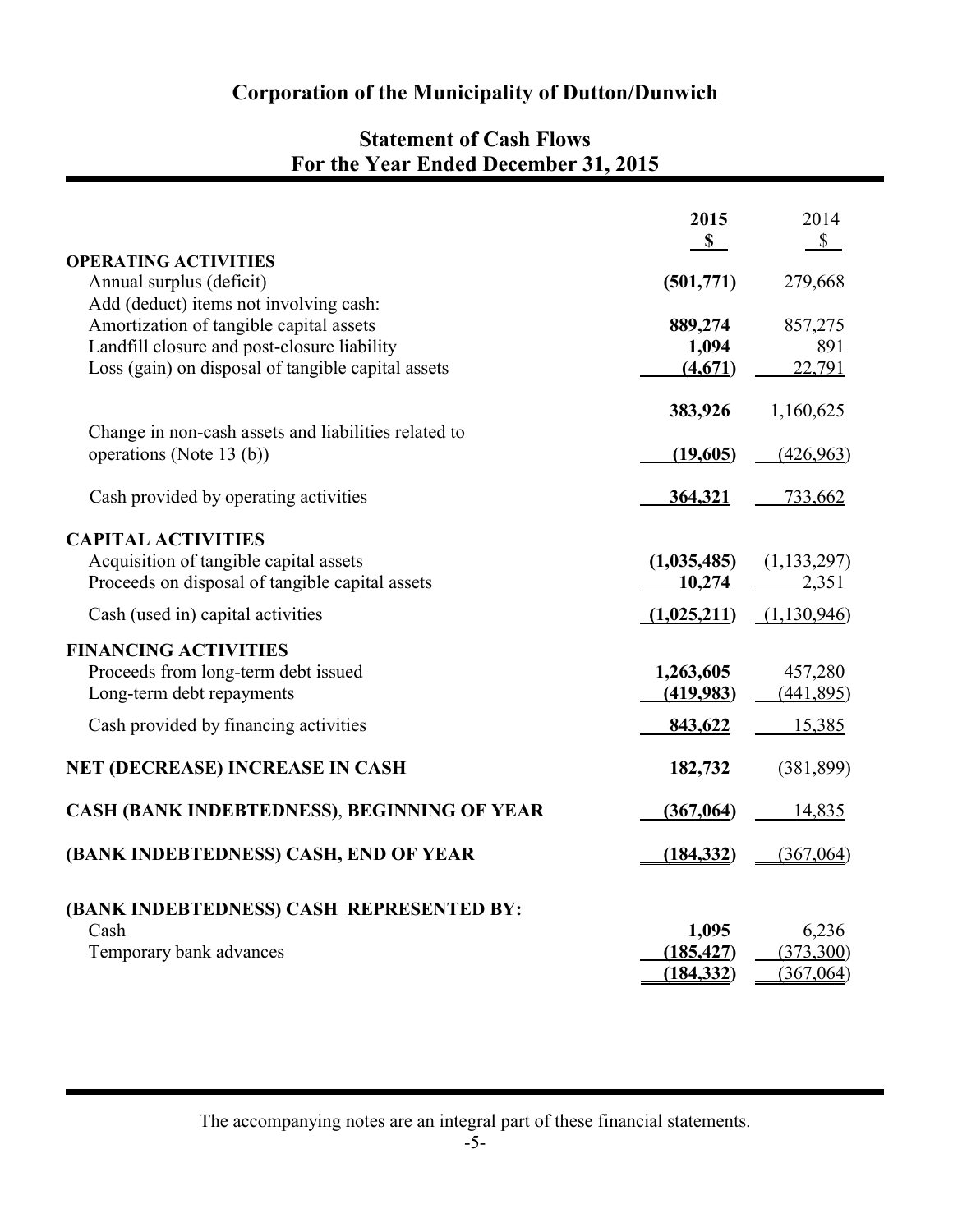The Municipality of Dutton/Dunwich (the "Municipality") is a lower tier municipality in the Province of Ontario. It conducts its operations guided by the provisions of provincial statutes such as the Municipal Act, Municipal Affairs Act and related legislation.

### **1. SUMMARY OF SIGNIFICANT ACCOUNTING POLICIES**

The financial statements of the Municipality are prepared by management in accordance with Canadian generally accepted accounting principles for local governments as recommended by the Public Sector Accounting Board of the Canadian Institute of Chartered Accountants. Significant aspects of the accounting policies adopted by the Municipality are as follows:

### **Reporting Entity**

The financial statements reflect the assets, liabilities, revenues, expenses of the reporting entity. The reporting entity is comprised of all organizations, committees and local boards accountable for the administration of their financial affairs and resources to the Municipality and which are owned or controlled by the Municipality.

#### **Consolidated Entities**

There are no organizations or local boards that are consolidated in these financial statements.

### **Proportionate Consolidation**

There are no organizations or local boards that are proportionately consolidated in these financial statements.

### **Trust Funds**

Trust funds and their related operations administered by the Municipality are not included in the financial statements. Trust funds administered are reported in note 8.

#### **Basis of Accounting**

The financial statements are prepared using the accrual basis of accounting. The accrual basis of accounting records revenue as it is earned and measurable. Expenses are recognized as they are incurred and measurable based upon receipt of goods or services and/or the creation of a legal obligation to pay.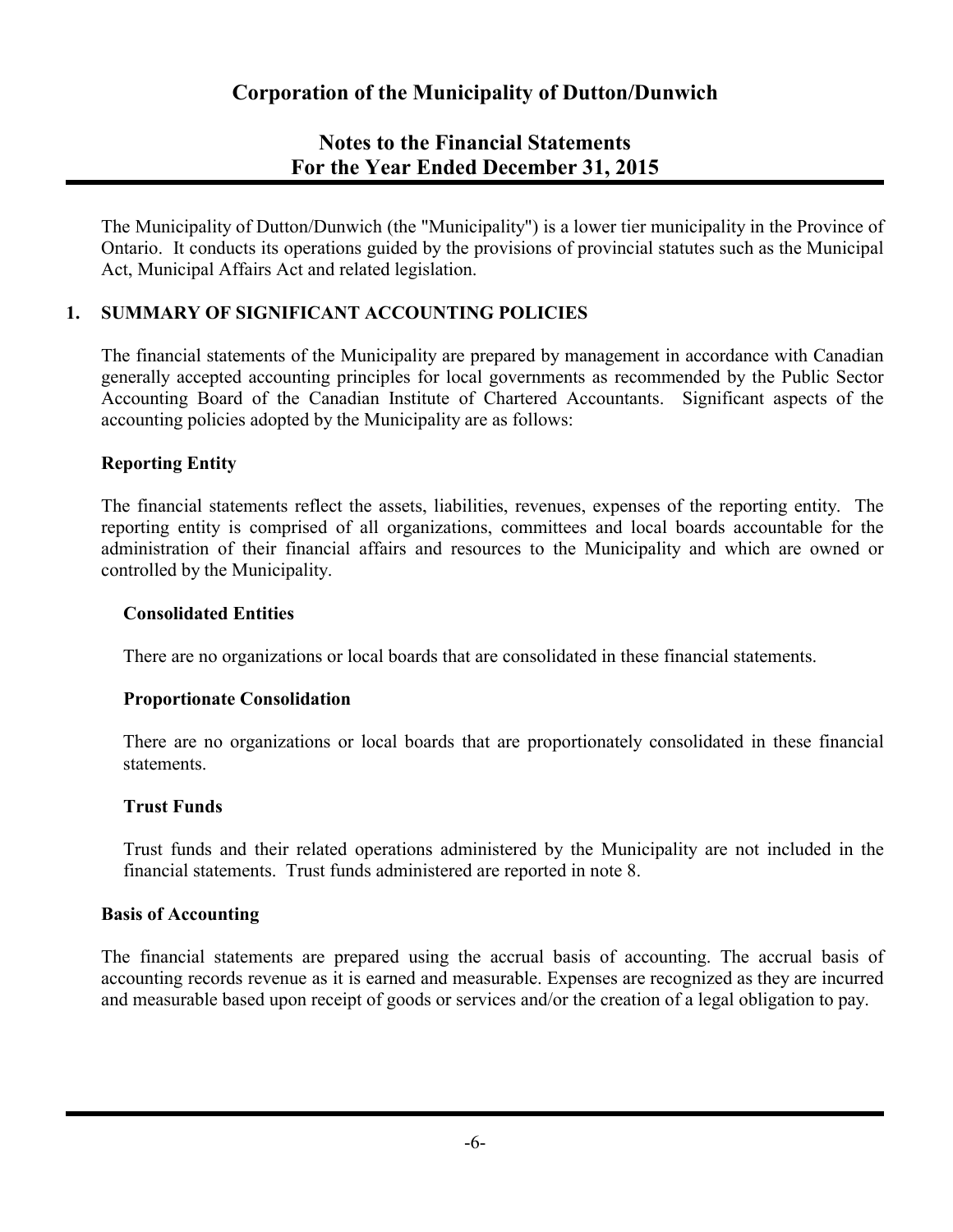### **1. SUMMARY OF SIGNIFICANT ACCOUNTING POLICIES (CONTINUED)**

#### **Accounting for County and School Board Transactions**

Although the Municipality collects taxation on behalf of the County of Elgin and the School Boards, the taxation, other revenues, expenses, assets and liabilities with respect to the operations of the County and the school boards are not reflected in these financial statements.

#### **Non-Financial Assets**

Non-financial assets are not available to discharge existing liabilities and are held for use in the provision of services. They have useful lives extending beyond the current year and are not intended for sale in the ordinary course of operations. The change in non-financial assets during the year, together with the excess of revenues over expenses, provides the Change in Net Debt for the year.

#### i) Tangible capital assets

Tangible capital assets are recorded at cost which includes all amounts that are directly attributable to acquisition, construction, development or betterment of the asset. The cost, less residual value, of the tangible capital assets are amortized on a straight-line basis over their estimated useful lives as follows:

| <b>Buildings</b>            | $10 - 60$ years |
|-----------------------------|-----------------|
| Equipment                   | $5 - 15$ years  |
| Vehicles                    | $10 - 15$ years |
| Transportation              | $15 - 30$ years |
| <b>Bridges</b>              | 25 - 75 years   |
| Water system infrastructure | 100 years       |
| Wastewater infrastructure   | 80 years        |

Amortization is recorded on a straight-line basis over the estimated useful lives of the asset commencing the year the asset is available for productive use. Half the normal rate of amortization is recorded in the initial year of productive use.

#### ii) Contributions of tangible capital assets

Tangible capital assets received as contributions are recorded at their fair value at the date of receipt and also are recorded as revenue.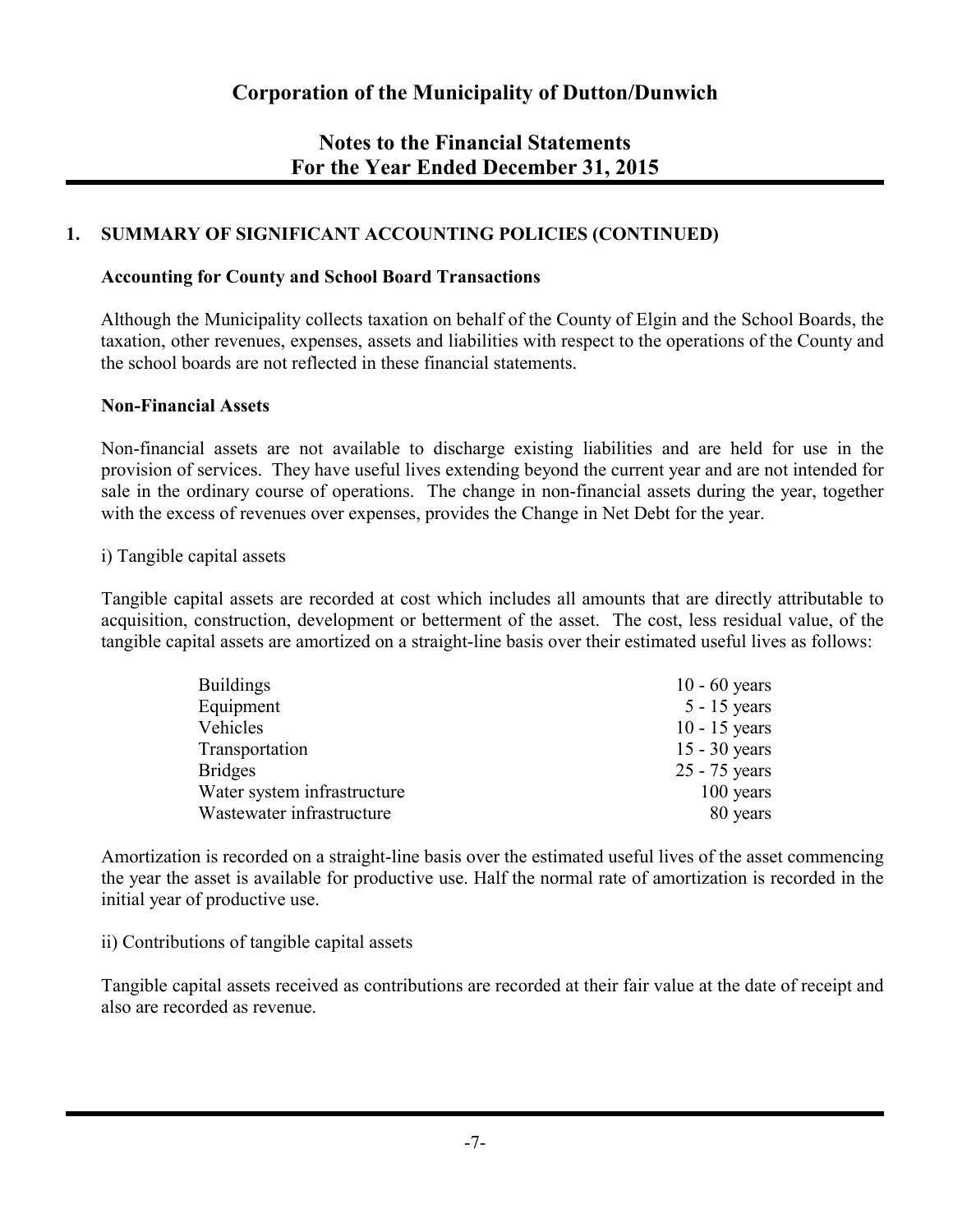### **1. SUMMARY OF SIGNIFICANT ACCOUNTING POLICIES (CONTINUED)**

### iii) Inventories

Inventories held for consumption are recorded at the lower of cost and replacement cost.

iv) Works of art and cultural and historic assets

Works of art and cultural and historic assets are not recorded as assets in these financial statements.

### **Deferred Revenue**

Government transfers, contributions and other amounts are received from third parties pursuant to legislation, regulation or agreement and may only be used in the conduct of certain programs, in the completion of specific work. In addition, certain user charges and fees which have been collected but for which the related services have yet to be performed. Revenue is recognized in the period when the related expense is incurred and services performed.

#### **Solid Waste Landfill Closure and Post-Closure Liability**

Landfill closure and post-closure care requirements have been defined in accordance with industry standards and include covering and landscaping of the landfill, pumping of ground water and leachates from the site, and ongoing environmental monitoring, site inspection and maintenance. The Municipality discounts these future cash flows for closure and post-closure care activities at the Municipality's average long-term borrowing rate.

### **Government Transfers**

Government transfers are recognized in the financial statements as revenues in the period in which events giving rise to the transfer occur, providing the transfers are authorized, any eligibility criteria have been met including performance and return requirements, and reasonable estimates of the amounts can be determined. Any amount received but restricted is recorded as deferred revenue in accordance with Section 3100 of the Public Sector Accounting Handbook and recognized as revenue in the period in which the resources are used for the purpose specified.

In addition, the Municipality periodically receives senior government capital funding in the form of infrastructure grants and receives ongoing funding from the federal government as a result of an allocation of the gas tax funds.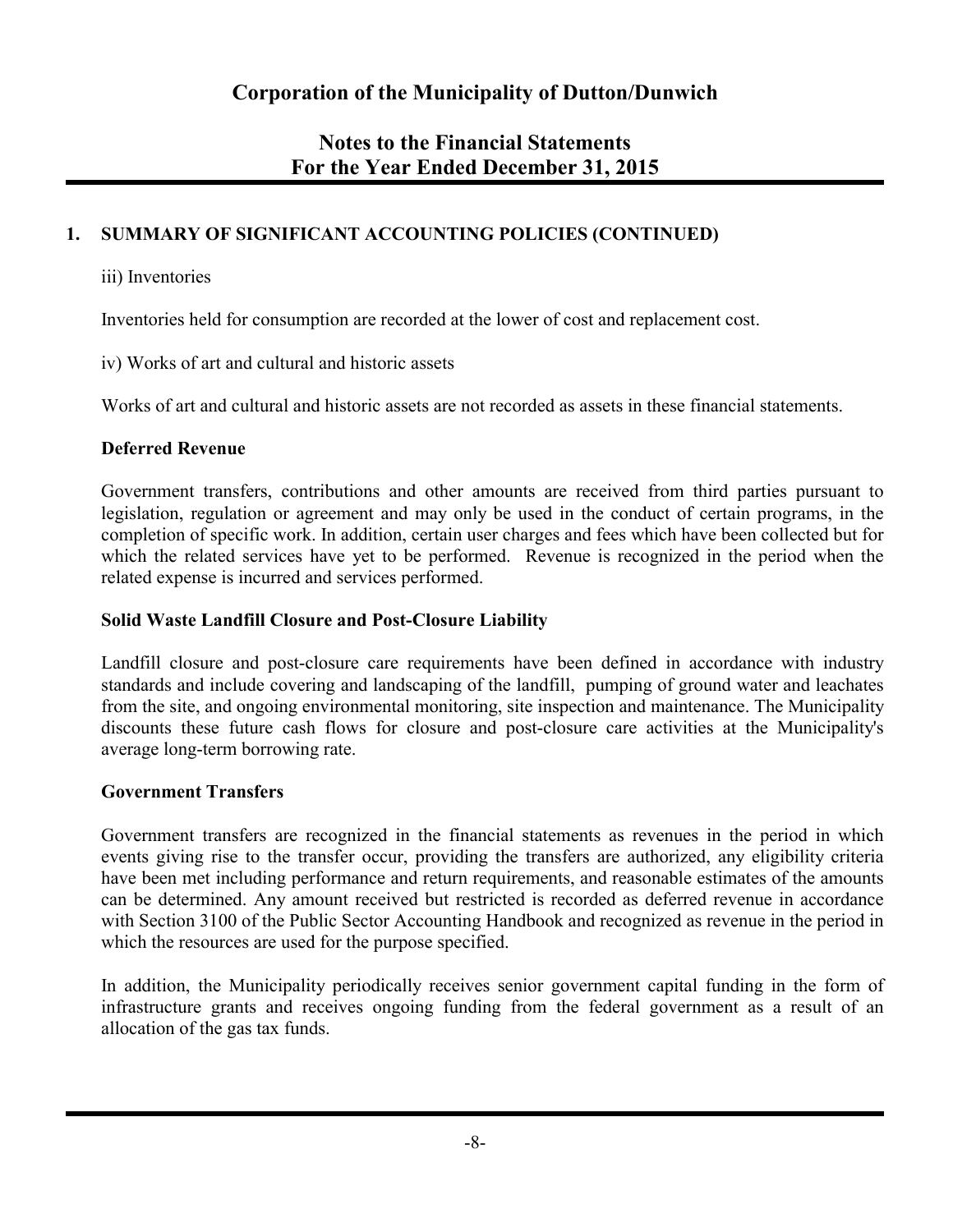### **1. SUMMARY OF SIGNIFICANT ACCOUNTING POLICIES (CONTINUED)**

### **Employee Benefit Plans**

The Municipality accounts for its participation in the Ontario Municipal Employees Retirement System (OMERS), a multi-employer public sector pension fund, as a defined contribution plan. The OMERS plan specifies the retirement benefits to be received by the employees based on the length of service and pay rates. Employee benefits include post employment benefits. Post employment benefits are subject to actuarial valuations and are accrued in accordance with the projected benefit method, prorated on service and management's best estimate of salary escalation and retirement ages of employees. Any actuarial gains and losses related to past service of employees are amortized over the expected average remaining service period.

### **Tax Revenues**

In 2015 the Municipality received \$3,041,904 (2014 - \$2,800,557) in property tax revenues for municipal purposes. The authority to levy and collect property taxes is established under the Municipal Act 2001, the Assessment Act, the Education Act, and other legislation.

The property tax levy is determined each year through Council's approval of the annual budget. Municipal tax rates are set annually by Council for each class or type of property, in accordance with legislation and Council-approved policies, in order to raise the revenue required to meet operating budget requirements. Education tax rates are established by the Province each year in order to fund costs of education on a Province-wide basis.

Taxation revenues are recorded at the time billings are issued. Additional property tax revenue can be added throughout the year, related to new properties that become occupied, or that become subject to property tax, after the return of the annual assessment roll used for billing purposes. The Municipality may receive supplementary assessment rolls over the course of the year from MPAC that identify new or omitted assessments. Property taxes for these supplementary/omitted amounts are then billed according to the approved tax rate for the property class.

Taxation revenues in any year may also be reduced as a result of reductions in assessment value rising from assessment and/or tax appeals. Each year, an amount is identified to cover the estimated amount of revenue loss attributable to assessment appeals, tax appeals or other deficiencies in tax revenue (e.g. uncollectible amounts, write-offs, etc.).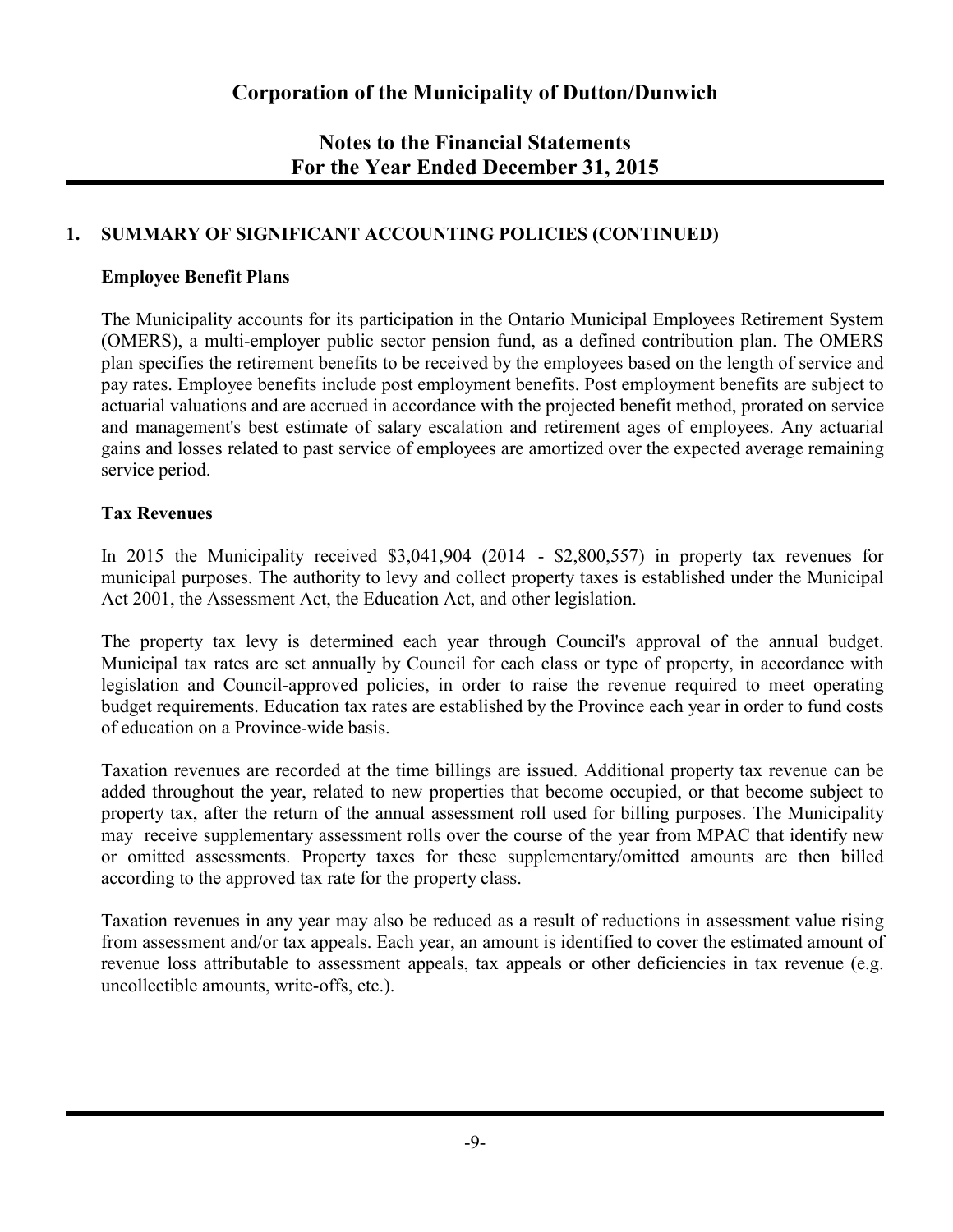### **1. SUMMARY OF SIGNIFICANT ACCOUNTING POLICIES (CONTINUED)**

### **Use of Estimates**

The preparation of financial statements in conformity with Canadian public sector accounting standards requires management to make estimates and assumptions that affect the reported amounts of assets and liabilities and disclosure of contingent assets and liabilities at the date of the financial statements, and the reported amounts of revenues and expenses during the period. Significant estimates include assumptions used in estimating provisions for accrued liabilities, allowances for vacancies, rebates and uncollectible property taxes and in performing actuarial valuations of employee future benefits.

In addition, the Municipality's implementation of the Public Sector Accounting Handbook PS3150 has required management to make estimates of historical costs and useful lives of tangible capital assets.

Actual results could differ from management's best estimates as additional information becomes available in the future.

### **Financial Instruments**

The Municipality's financial instruments and consist of cash and cash equivalents, accounts receivable, taxes receivable, accounts payable and accrued liabilities and long-term liabilities. Unless otherwise noted, it is management's opinion that the Corporation is not exposed to significant interest, currency, or credit risk arising from these financial instruments.

### **Environmental Provisions and Contaminated Sites**

The Municipality's may be exposed to litigation or other costs of remediation due to contaminated properties in it's jurisdiction. A liability for remediation is recognized in the financial statements when an environmental standard exists, contamination exceeds the standard, the government is responsible for the remediation and a reasonable estimate of the liability can be made. As at December 31, 2015 there was one property that the Municipality was responsible to remedy and has accrued any known liabilities and expensed all known costs.

### **2. BANK INDEBTEDNESS**

The Municipality has available a \$2,300,000 overdraft facility. This facility bears interest at the bank prime rate (December 31, 2015 - 2.70%). At year-end the Municipality had drawn \$210,000 on this facility.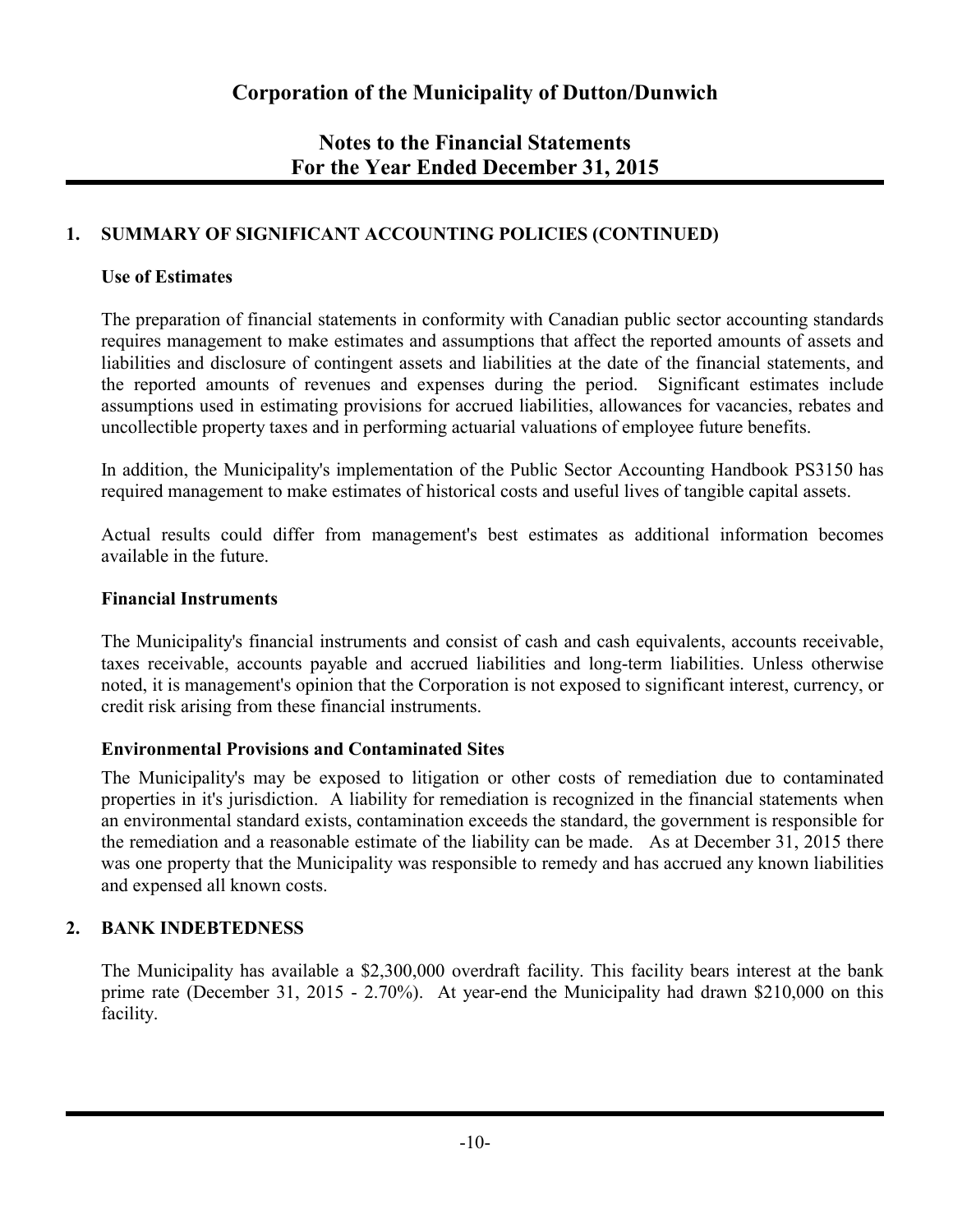### **3. TANGIBLE CAPITAL ASSETS**

| December 31, 2015<br><b>Cost</b>      | Opening                 | Additions    | Disposals  | Ending                  |
|---------------------------------------|-------------------------|--------------|------------|-------------------------|
| <b>Infrastructure</b>                 |                         |              |            |                         |
| Linear - Roadways                     | 6,173,206               | 171,084      |            | 6,344,290               |
| Linear - Water Services               | 13,646,312              | 10,672       |            | 13,656,984              |
| Linear - Waste Water                  | 4,076,129               | 342,115      |            | 4,418,244               |
| Utility infrastructure                | 2,866,709               | 29,678       |            | 2,896,387               |
| <b>Infrastructure Total</b>           | 26,762,356              | 553,549      |            | 27,315,905              |
| <b>General</b>                        |                         |              |            |                         |
| Land                                  | 2,218,008               | 100,172      |            | 2,318,180               |
| <b>Building</b>                       | 9,235,996               | 50,110       |            | 9,286,106               |
| Machinery and Equipment               | 1,179,920               | 41,584       |            | 1,221,504               |
| Vehicles                              | 3,036,507               | 290,070      | (168, 816) | 3,157,761               |
| <b>General Total</b>                  | 15,670,431              | 481,936      | (168, 816) | 15,983,551              |
| <b>Total Cost</b>                     | 42, 432, 787            | 1,035,485    | (168, 816) | 43,299,456              |
| <b>Accumulated Amortization</b>       | Opening                 | Amortization | Disposal   | Ending                  |
| <b>Infrastructure</b>                 |                         |              |            |                         |
| Linear - Roadways                     | 2,911,757               | 228,230      |            | 3,139,987               |
| Linear - Water Services               | 1,870,680               | 136,547      |            | 2,007,227               |
| Linear - Waste Water                  | 926,677                 | 53,200       |            | 979,877                 |
| Utility infrastructure                | 958,526                 | 35,327       |            | 993,853                 |
| <b>Infrastructure Total</b>           | 6,667,640               | 453,304      |            | 7,120,944               |
| <b>General</b>                        |                         |              |            |                         |
| Building                              | 4,087,540               | 186,589      |            | 4,274,129               |
| Machinery and Equipment               | 317,856                 | 58,969       |            | 376,825                 |
| Vehicles                              | 1,624,507               | 190,412      | (163,212)  | 1,651,707               |
| <b>General Total</b>                  | 6,029,903               | 435,970      | (163, 212) | 6,302,661               |
| <b>Total Accumulated Amortization</b> | 12,697,543              | 889,274      | (163,212)  | 13,423,605              |
| <b>Net Book Value</b>                 | Opening                 |              |            | Ending                  |
| <b>Infrastructure</b>                 |                         |              |            |                         |
| Linear - Roadways                     | 3,261,449               |              |            | 3,204,303               |
| Linear - Water Services               | 11,775,632              |              |            | 11,649,757              |
| Linear - Waste Water                  | 3,149,452               |              |            | 3,438,367               |
| Utility infrastructure                | 1,908,183<br>20,094,716 |              |            | 1,902,534<br>20,194,961 |
| General                               |                         |              |            |                         |
| Land                                  | 2,218,008               |              |            | 2,318,180               |
| <b>Building</b>                       | 5,148,456               |              |            | 5,011,977               |
| Machinery and Equipment               | 862,064                 |              |            | 844,679                 |
| Vehicles                              | 1,412,000               |              |            | 1,506,054               |
|                                       | 9,640,528               |              |            | 9,680,890               |
| <b>Total Net Book Value</b>           | 29,735,244              |              |            | 29,875,851              |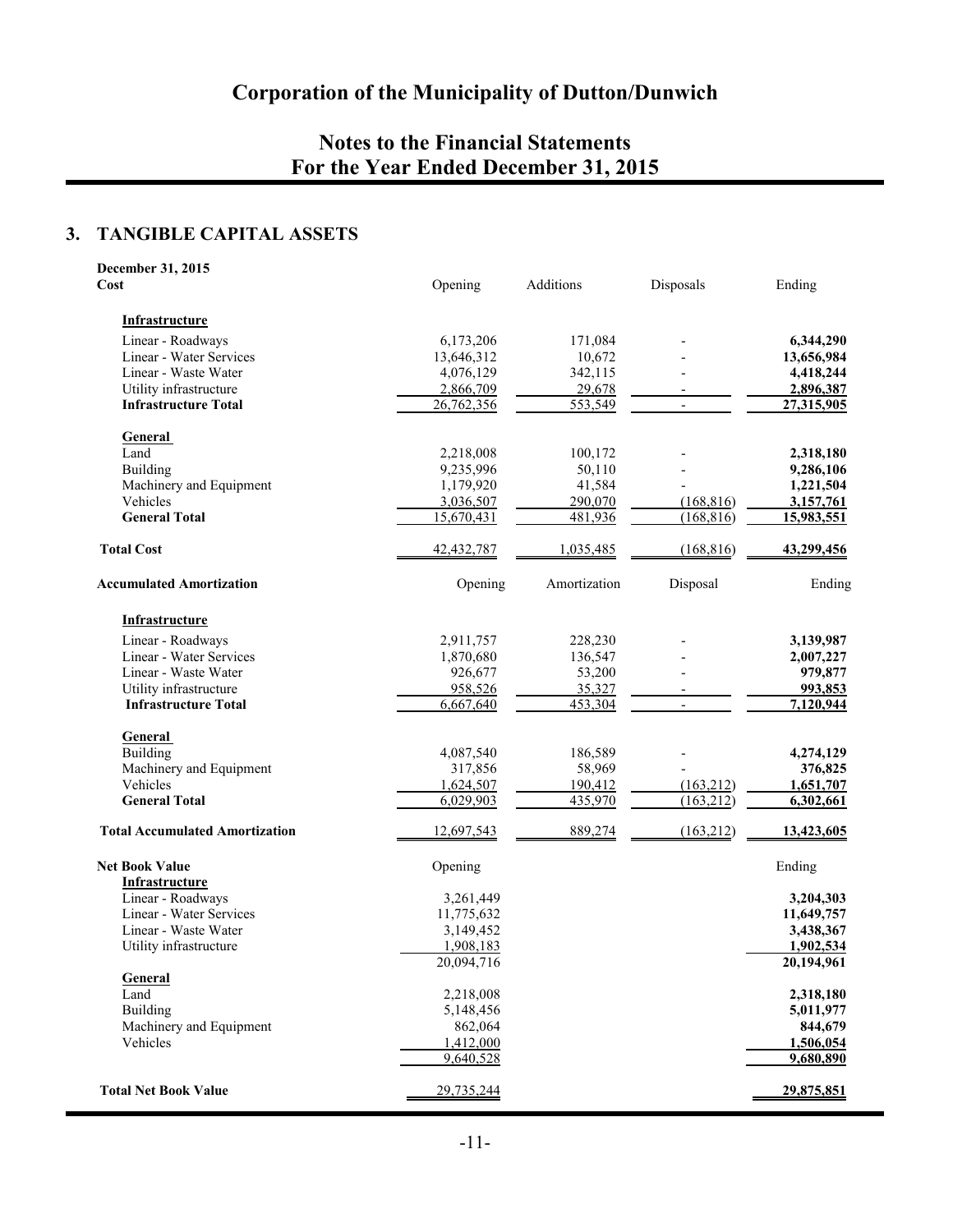### **3. TANGIBLE CAPITAL ASSETS (CONTINUED)**

| December 31, 2014                     |                         |              |            |                         |
|---------------------------------------|-------------------------|--------------|------------|-------------------------|
| Cost                                  | Opening                 | Additions    | Disposals  | Ending                  |
| <b>Infrastructure</b>                 |                         |              |            |                         |
| Linear - Roadways                     | 5,892,058               | 281,148      |            | 6,173,206               |
| Linear - Water Services               | 13,631,573              | 14,739       |            | 13,646,312              |
| Linear - Waste Water                  | 3,586,848               | 534,281      | (45,000)   | 4,076,129               |
| <b>Bridges</b>                        | 2,865,764               | 945          |            | 2,866,709               |
| <b>Infrastructure Total</b>           | 25,976,243              | 831,113      | (45,000)   | 26,762,356              |
| <b>General</b>                        |                         |              |            |                         |
| Land                                  | 2,206,711               | 11,297       |            | 2,218,008               |
| <b>Building</b>                       | 9,206,661               | 29,335       |            | 9,235,996               |
| Machinery and Equipment               | 1,029,548               | 150,372      |            | 1,179,920               |
| Vehicle                               | 3,048,188               | 111,180      | (122, 861) | 3,036,507               |
| <b>General Total</b>                  | 15,491,108              | 302,184      | (122, 861) | 15,670,431              |
| <b>Total Cost</b>                     | 41,467,351              | 1,133,297    | (167, 861) | 42, 432, 787            |
| <b>Accumulated Amortization</b>       | Opening                 | Amortization | Disposal   | Ending                  |
| <b>Infrastructure</b>                 |                         |              |            |                         |
| Linear - Roadways                     | 2,689,678               | 222,079      |            | 2,911,757               |
| Linear - Water Services               | 1,734,232               | 136,448      |            | 1,870,680               |
| Linear - Waste Water                  | 902,682                 | 47,058       | (23,063)   | 926,677                 |
| <b>Bridges</b>                        | 923,397                 | 35,129       |            | 958,526                 |
| <b>Infrastructure Total</b>           | 6,249,989               | 440,714      | (23,063)   | 6,667,640               |
| General                               |                         |              |            |                         |
| Building                              | 3,897,217               | 190,323      |            | 4,087,540               |
| Machinery and Equipment               | 268,257                 | 49,599       |            | 317,856                 |
| Vehicle                               | 1,567,525               | 176,639      | (119, 657) | 1,624,507               |
| <b>General Total</b>                  | 5,732,999               | 416,561      | (119, 657) | 6,029,903               |
| <b>Total Accumulated Amortization</b> | 11,982,988              | 857,275      | (142, 720) | 12,697,543              |
| <b>Net Book Value</b>                 | Opening                 |              |            | Ending                  |
| <b>Infrastructure</b>                 |                         |              |            |                         |
| Linear - Roadways                     | 3,202,380               |              |            | 3,261,449               |
| Linear - Water Services               | 11,897,341              |              |            | 11,775,632              |
| Linear - Waste Water                  | 2,684,166               |              |            | 3,149,452               |
| Utility infrastructure                | 1,942,367<br>19,726,254 |              |            | 1,908,183<br>20,094,716 |
| General                               |                         |              |            |                         |
| Land                                  | 2,206,711               |              |            | 2,218,008               |
| <b>Building</b>                       | 5,309,444               |              |            | 5,148,456               |
| Machinery and Equipment               | 761,291                 |              |            | 862,064                 |
| Vehicles                              | 1,480,663               |              |            | 1,412,000               |
|                                       | 9,758,109               |              |            | 9,640,528               |
| <b>Total Net Book Value</b>           | 29,484,363              |              |            | 29,735,244              |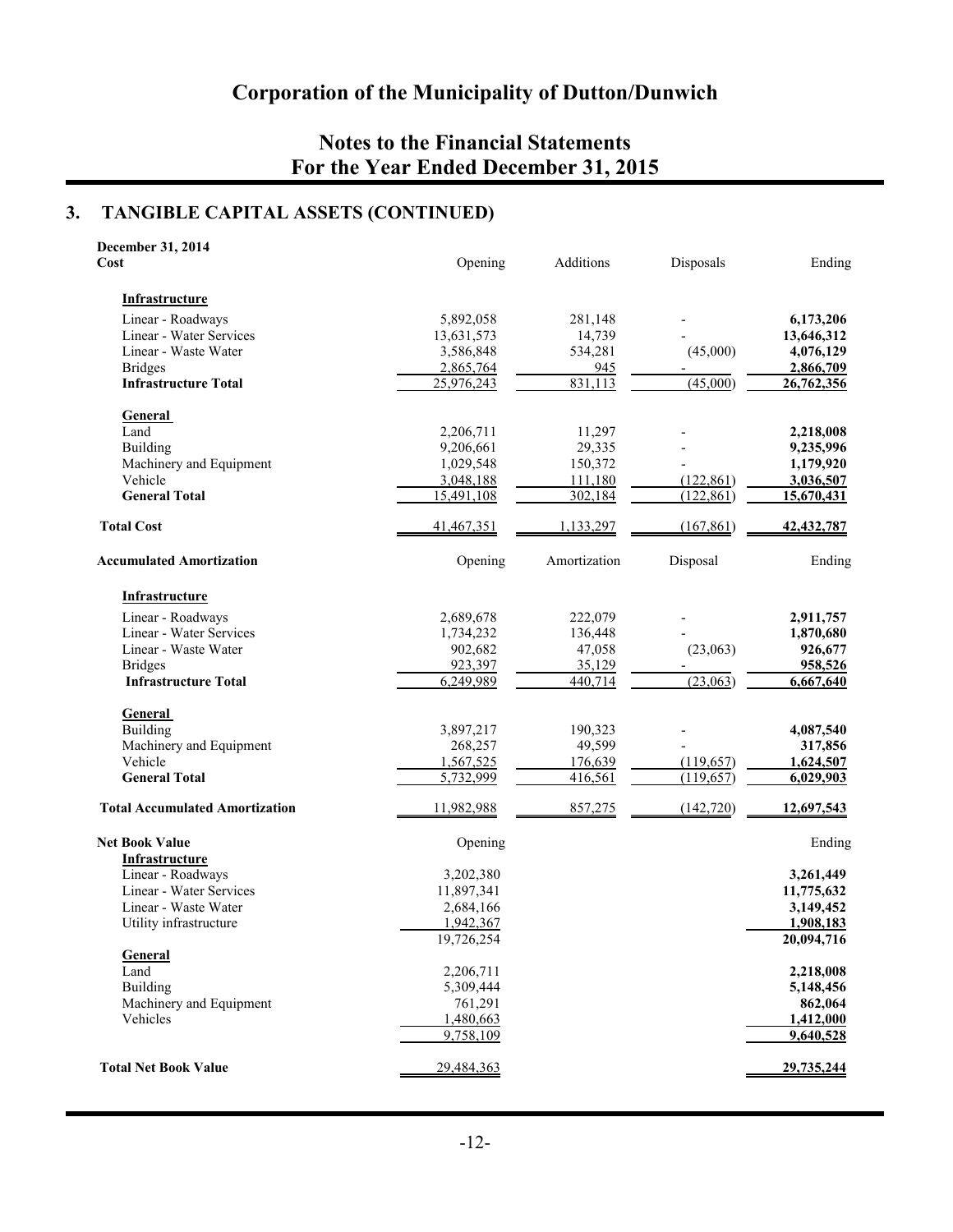### **4. LANDFILL CLOSURE AND POST-CLOSURE LIABILITY**

The Ontario Environmental and Protection Act sets out regulatory requirements to properly close and maintain all active and inactive landfill sites. Under environmental law, there is a requirement for closure and post-closure care of solid waste landfill sites.

The total undiscounted closure and post-closure care costs at December 31, 2015 are estimated to be \$15 million.

The estimated liability of \$32,278 (2014 - \$31,184) represents the sum of the discounted future cash flows for closure and post-closure care activities discounted at the Municipality's current long term borrowing rate of 5.0%. The estimated remaining capacity of the Municipality site is approximately 237,614 cubic metres, which will be filled in 118 years. Post-closure care is estimated to continue for a period of 25 years.

The liability is expected to be funded through budget allocation to a landfill reserve over the remaining life of the landfill.

### **5. DEFERRED REVENUE**

A requirement of the public sector accounting principles of the Canadian Institute of Chartered Accountants, is that obligatory reserve funds be reported as deferred revenue. This requirement is in place as provincial legislation restricts how these funds may be used and under certain circumstances these funds may possibly be refunded. The balances in the obligatory reserve funds of the Municipality are summarized below, in addition to other deferred revenues:

|                                 | 2015    | 2014          |
|---------------------------------|---------|---------------|
|                                 | -S      | $\mathcal{S}$ |
| <b>Obligatory Reserve Funds</b> |         |               |
| Recreation land                 | 24,030  | 22,030        |
| Sewage debt                     | 84,538  |               |
| Federal Gas Tax                 | 5,884   | 45,010        |
|                                 | 114,452 | 67,040        |
| <b>Other Deferred Revenue</b>   | 3,939   | 14,380        |
|                                 | 118,391 | 81,420        |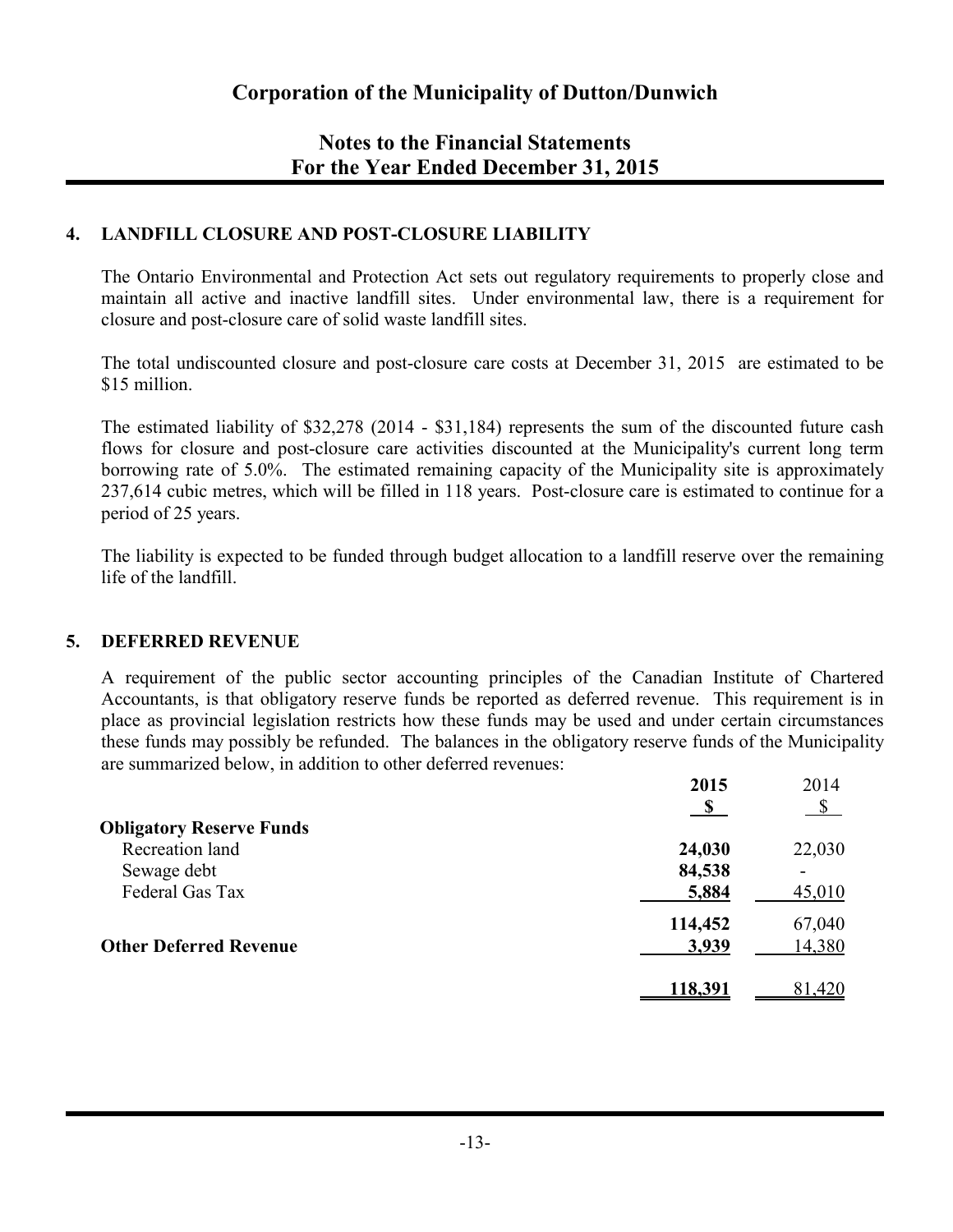#### **6. NET LONG-TERM LIABILITIES**

a) The balance of net long-term liabilities reported on the Statement of Financial Position consists of the following:

|                                                                                                    |                       |                       |                       |                       |                       | 2015<br>$\mathbf{s}$    | 2014<br>$\mathbb{S}$   |
|----------------------------------------------------------------------------------------------------|-----------------------|-----------------------|-----------------------|-----------------------|-----------------------|-------------------------|------------------------|
| Total long-term liabilities incurred by the municipality<br>and outstanding at the end of the year |                       |                       |                       |                       |                       | 4,294,904               | 3,482,888              |
| Tile drainage loans assumed by individuals                                                         |                       |                       |                       |                       |                       | (125,962)               | (157, 567)             |
| Total long-term liabilities at the end of the year                                                 |                       |                       |                       |                       |                       | 4,168,942               | 3,325,321              |
| b) Principal repayments are summarized as follows:                                                 |                       |                       |                       |                       |                       |                         |                        |
|                                                                                                    | 2016<br>$\mathcal{S}$ | 2017<br>$\mathcal{S}$ | 2018<br>$\mathcal{S}$ | 2019<br>$\mathcal{S}$ | 2020<br>$\mathcal{S}$ | Beyond<br>$\mathcal{L}$ | Total<br>$\mathbb{S}$  |
| Recoverable from:<br>General tax revenue<br>User charges                                           | 182,470<br>340,459    | 183,647<br>379,715    | 132,950<br>302,046    | 91,189<br>298,070     | 146,796<br>267,430    | 944,324<br>899,846      | 1,681,376<br>2,487,566 |
|                                                                                                    | 522,929               | 563,362               | 434,996               | 389,259               | 414,226               | 1,844,170               | 4,168,942              |

- c) All long-term liabilities issued on or before December 31, 1992 have received approval of the Ontario Municipal Board. Long-term liabilities issued after January 31, 1993 have been approved by by-law. The annual principal and interest payments required to service these liabilities are within the annual debt repayment limit prescribed by the Ministry of Municipal Affairs and Housing
- d) Interest rates range from 2.11% to 8.85%. Interest expense on long-term liabilities in 2015 amounted to \$143,743 (2014 - \$149,643).
- e) The Municipality is contingently liable for municipality debt with respect to tile drainage loans. The total amount outstanding as at December 31, 2015 is \$125,962 (2014 - \$157,567) and is not recorded on the Statement of Financial Position.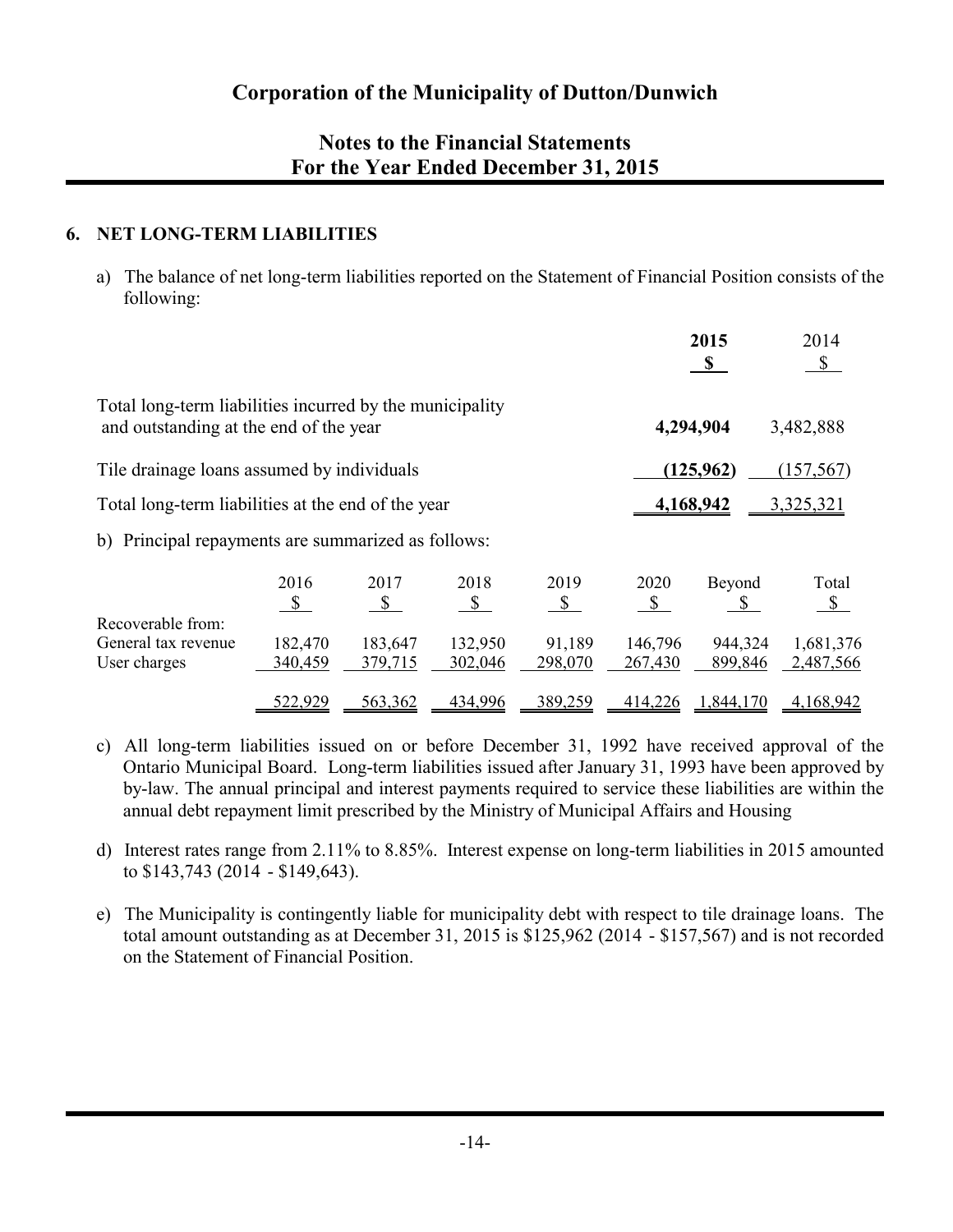### **7. ACCUMULATED SURPLUS**

The accumulated surplus consists of individual fund surplus/(deficit), reserves and amounts invested in tangible capital assets as follows:

|                                                      | 2015         | 2014         |
|------------------------------------------------------|--------------|--------------|
|                                                      | $\mathbf{s}$ | $\mathbb{S}$ |
| <b>SURPLUS (DEFICIT)</b>                             |              |              |
| General revenue fund                                 | (105, 633)   | (617, 655)   |
| Benefitting land owners                              | (460, 468)   | (138, 766)   |
| Invested in tangible capital assets                  | 29,875,851   | 29,735,244   |
| Reserves                                             | 997,372      | 986,449      |
|                                                      | 30,307,122   | 29,965,272   |
| <b>AMOUNTS TO BE RECOVERED</b>                       |              |              |
| Net long-term liabilities                            | (4,168,942)  | (3,325,321)  |
| <b>ACCUMULATED SURPLUS</b>                           | 26,138,180   | 26,639,951   |
| <b>RESERVES</b>                                      |              |              |
| Reserves set aside for specific purposes by Council: |              |              |
| Working capital                                      | 264,231      | 264,231      |
| Fire purposes                                        | 5,000        | 9,750        |
| Roadway purposes                                     | 13,325       | 13,325       |
| Sewage purposes                                      | (55,998)     | (15, 837)    |
| Waterworks purposes                                  | 410,017      | 356,566      |
| Landfill purposes                                    | 10,000       | 10,000       |
| Recreation purposes                                  | 18,154       | 18,155       |
| Tri-county water system                              | 180,608      | 180,608      |
| Dutton Hydro Limited                                 | 141,815      | 141,815      |
| Other purposes                                       | 10,220       | 7,836        |
| Total reserves                                       | 997,372      | 986,449      |

### **8. TRUST FUNDS**

Trust funds administered by the Municipality amounting to \$68,591 (2014 - \$69,923) have not been included in the Statement of Financial Position nor have their operations been included in the Statement of Operations.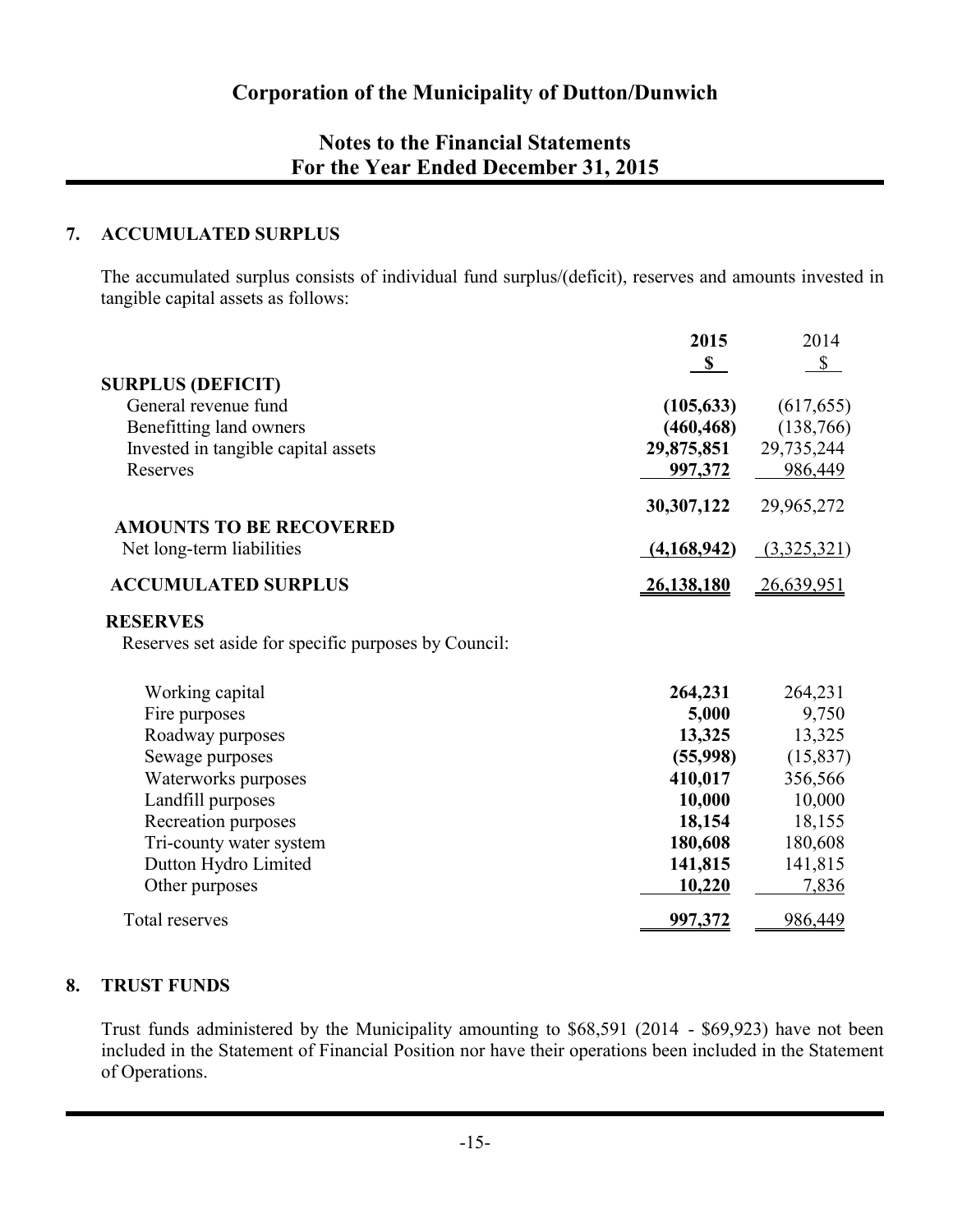### **9. PENSION AGREEMENTS**

The Municipality makes contributions to the Ontario Municipal Employees Retirement Fund (OMERS), which is a multi-employer plan, on behalf of its staff. The plan is a defined benefit plan which specifies the amount of the retirement benefit to be received by the employees based on the length of service and rates of pay. Each year, an independent actuary determines the funding status of OMERS Primary Pension Plan (the Plan) by comparing the actuarial value of invested assets to the estimated present value of all pension benefits the members have earned to date. The most recent actuarial valuation of the Plan was conducted December 31, 2015, and the results of this valuation disclosed actuarial liabilities of \$81.9 billion in respect of benefits accrued for service with actuarial assets at that date of \$74.9 billion leaving an actuarial deficit of \$7.0 billion.

Since any surpluses or deficits are a joint responsibility of all Ontario municipalities and their employees, the Municipality does not recognize any share of the OMERS Pension surplus or deficit in these consolidated financial statements.

The amount contributed to OMERS for 2015 was \$144,479 (2014 - \$125,068).

### **10. OPERATION OF THE COUNTY OF ELGIN AND SCHOOL BOARDS**

During 2015, requisitions were made by the County of Elgin and the school boards requiring the Municipality to collect property taxes and payments in lieu of property taxes on their behalf. The amounts collected and remitted are summarized below:

|                                    | School         |                  |
|------------------------------------|----------------|------------------|
|                                    | <b>Boards</b>  | County           |
|                                    |                |                  |
| Taxation                           | 839,211        | 2,227,293        |
| Share of payments in lieu of taxes | 91.434         | 87,320           |
| Amounts requisitioned              | <u>930,645</u> | <u>2,314,613</u> |

### **11. CONTINGENT LIABILITIES**

From time to time, the Municipality is subject to claims and other lawsuits that arise in the ordinary course of business. These claims may be covered by the Municipality's insurance up to a maximum amount per occurrence. In the opinion of management, any litigation, if successful would not have a material impact on the financial position of the Municipality.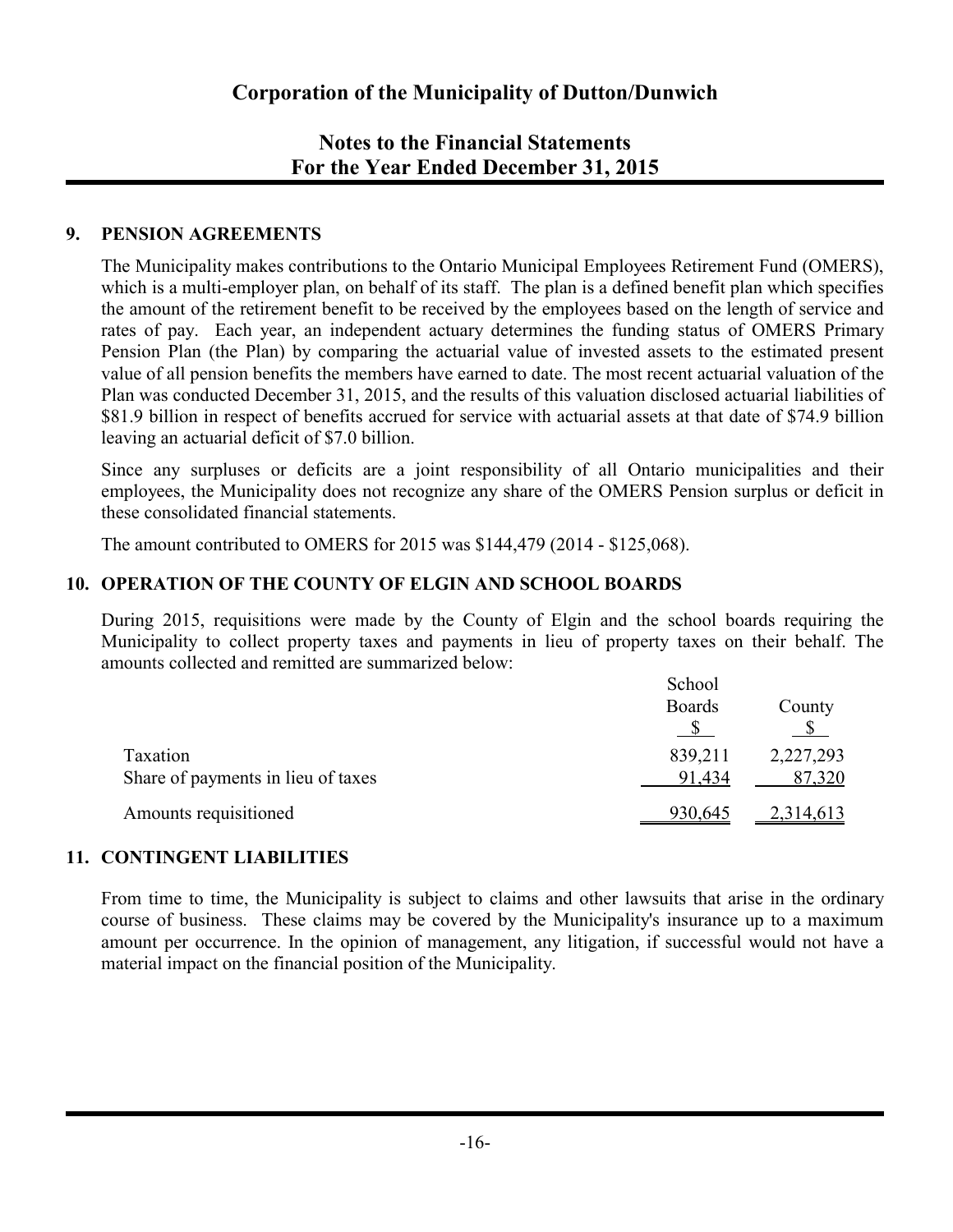#### **12. BUDGET FIGURES**

The operating budget approved by the council of the Municipality for 2015 is reflected on the consolidated statement of operations. Budget figures have been reclassified for the purposes of these financial statements to comply with PSAB reporting requirements. These adjustments include reserve transfers, capital expenditures, amortization and debt financing and repayment.

|                                          | Approved      |              | <b>PSAB</b>   |
|------------------------------------------|---------------|--------------|---------------|
|                                          | <b>Budget</b> | Adjustments  | <b>Budget</b> |
|                                          | \$            | $\mathbb{S}$ | \$            |
| <b>REVENUES</b>                          |               |              |               |
| Property taxation                        | 2,881,805     |              | 2,881,805     |
| Taxation from other governments          | 114,943       |              | 114,943       |
| User charges                             | 1,797,964     |              | 1,797,964     |
| Government transfers:                    |               |              |               |
| Federal                                  | 8,900         |              | 8,900         |
| Provincial                               | 859,000       |              | 859,000       |
| Other municipalities                     | 672,172       |              | 672,172       |
| Gain on sale of tangible capital assets  | 30,000        |              | 30,000        |
| Penalties and interest on taxes          | 81,000        |              | 81,000        |
| Local improvement levies                 | 198,275       |              | 198,275       |
| Other                                    | 7,200         |              | 7,200         |
| <b>Total Revenues</b>                    | 6,651,259     |              | 6,651,259     |
| <b>EXPENSES</b>                          |               |              |               |
| General government                       | 1,046,564     | 23,880       | 1,070,444     |
| Fire and police protection               | 872,943       | 2,503        | 875,446       |
| Other protective services                | 260,263       |              | 260,263       |
| Transportation services                  | 1,729,843     | 388,899      | 2,118,742     |
| Waterworks and sewer                     | 1,507,725     | (22, 496)    | 1,485,229     |
| Garbage collection and disposal          | 323,464       |              | 323,464       |
| Health services                          | 304,243       | (5,925)      | 298,318       |
| Recreation and cultural services         | 393,089       | 29,070       | 422,159       |
| Planning and zoning                      | 38,183        |              | 38,183        |
| Agriculture                              | 114,942       | 12,705       | 127,647       |
| Transfers                                | 60,000        | (60,000)     |               |
| <b>Total Expenses</b>                    | 6,651,259     | 368,636      | 7,019,895     |
| <b>BUDGETED ANNUAL SURPLUS (DEFICIT)</b> |               | (368, 636)   | (368, 636)    |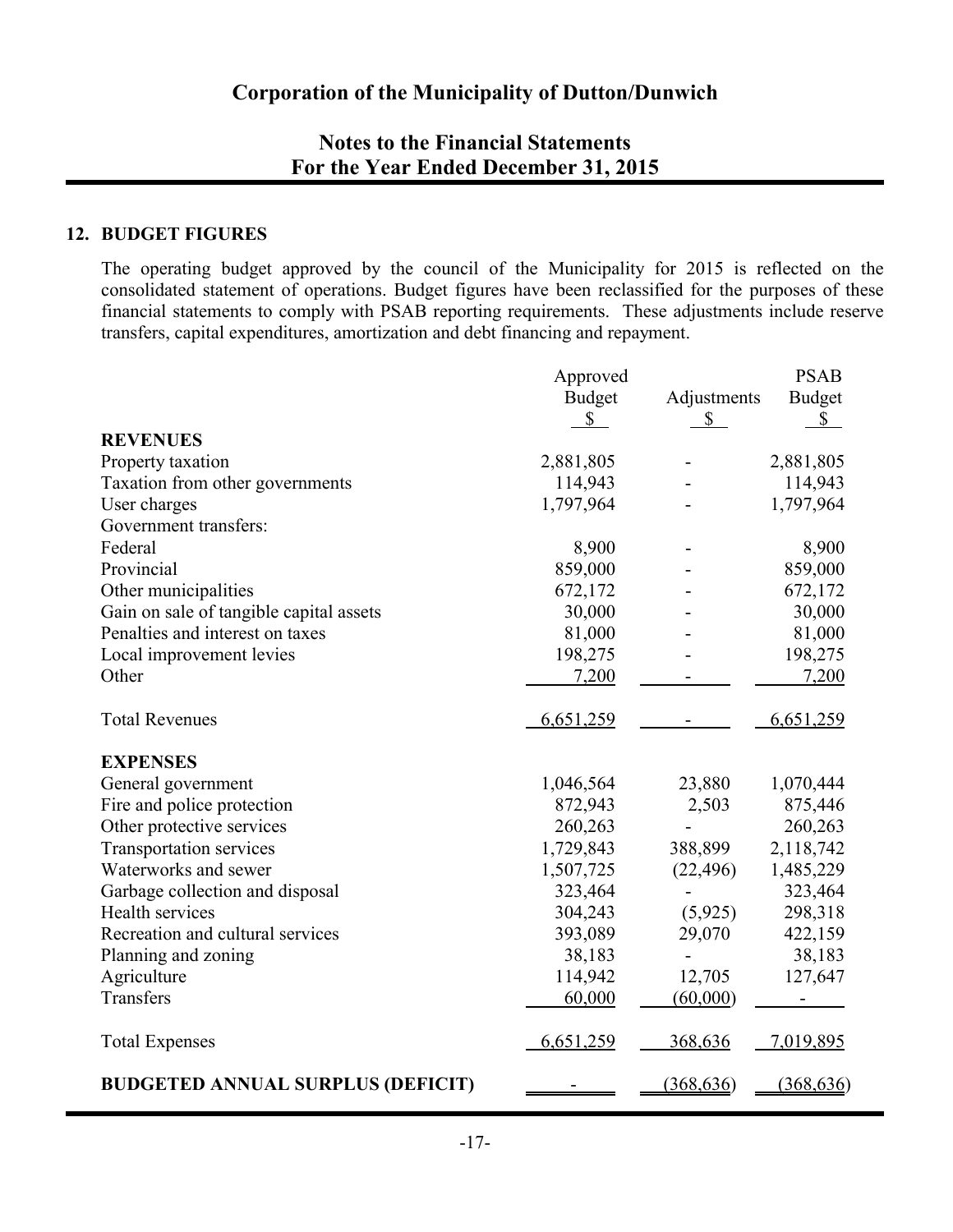### **13. SUPPLEMENTARY INFORMATION:**

|                                                                      | 2015         | 2014       |
|----------------------------------------------------------------------|--------------|------------|
|                                                                      | $\mathbf{s}$ | \$         |
| [a] Current fund expenditures by object:                             |              |            |
| Salaries, wages and employee benefits                                | 2,285,739    | 2,292,724  |
| Long-term debt interest expense                                      | 143,743      | 149,643    |
| Materials and supplies                                               | 3,129,626    | 2,738,670  |
| Contracted services                                                  | 993,813      | 1,008,717  |
| Rents and financial expenses                                         | 25,750       | 25,646     |
| Amortization                                                         | 889,274      | 857,275    |
| Transfer to others                                                   | 96,154       | 128,023    |
|                                                                      | 7,564,099    | 7,200,698  |
| [b] Change in non-cash assets and liabilities related to operations: |              |            |
| (Increase) in taxes receivable                                       | (34,951)     | (137,981)  |
| (Increase) decrease in accounts receivable                           | (236, 490)   | (75, 190)  |
| (Increase) in inventories and prepaid expenses                       | 38,316       | (56, 632)  |
| Increase in accounts payable and accrued liabilities                 | 176,549      | 124,327    |
| (Decrease) increase in deferred revenue                              | 36,971       | (281, 487) |
|                                                                      | (19,605)     | (426, 963) |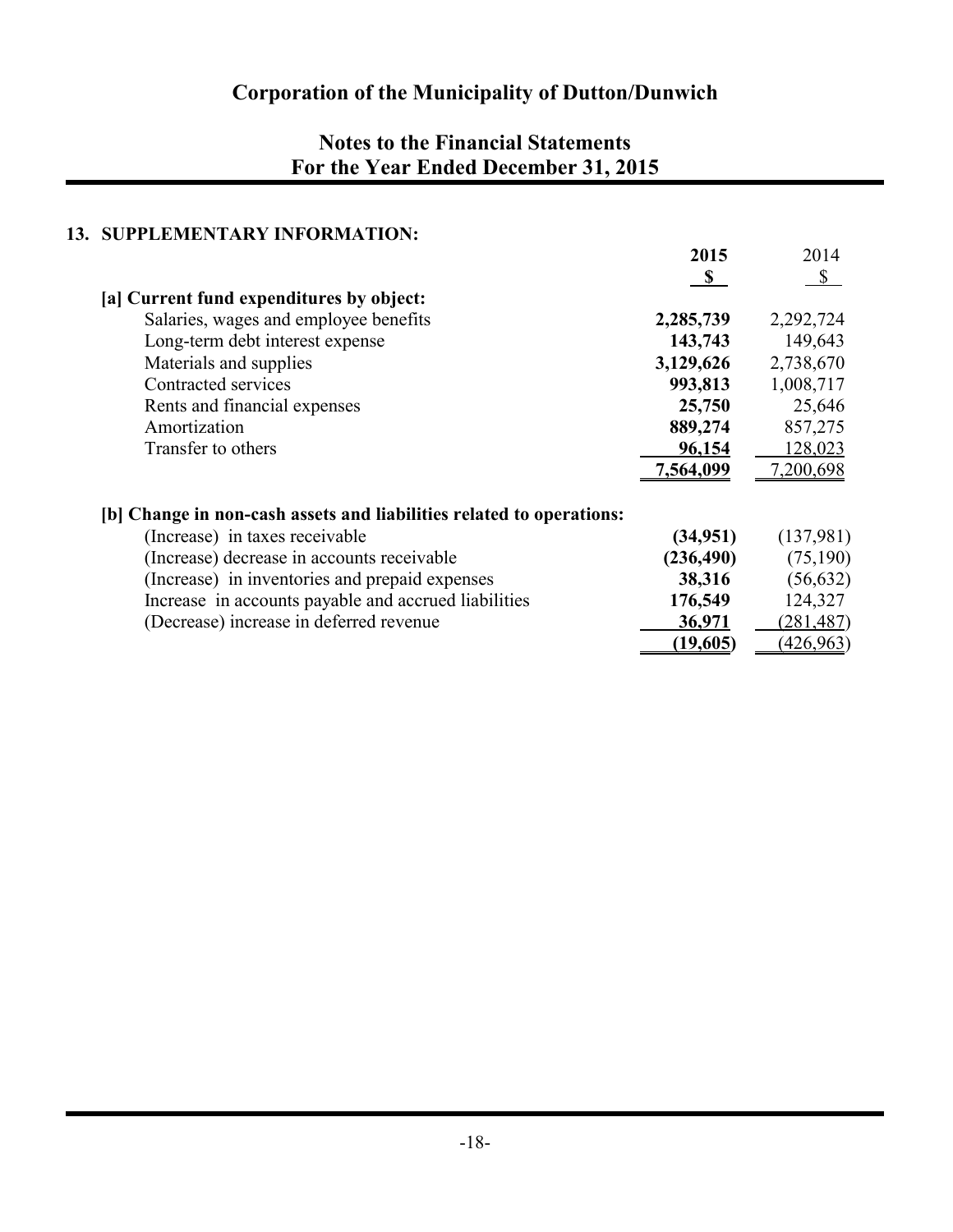### **14. SEGMENTED INFORMATION**

The Municipality is a diversified municipal government institution that provides a wide range of services to its citizens, including police, fire, transportation, recreation and environmental. For management reporting purposes the Municipality's operations and activities are organized and reported by department. Funds were created for the purpose of recording specific activities to attain certain objectives in accordance with special regulations, restrictions or limitations.

Municipal services are provided by departments and their activities are reported in these funds. Certain departments that have been separately disclosed in the segmented information, along with the services they provided, are as follows:

#### **General government**

General government is comprised of municipal council, corporate management and program support.

#### **Protection services**

Protection services are comprised of fire protection, policing, conservation authority, building inspection and animal control, and emergency measures.

### **Transportation services**

Transportation services are comprised of roads, bridges, winter control, parking and street lighting.

#### **Environmental services**

Environmental services are comprised of the provision of safe drinking water, the collection and treatment of waste water, and waste collection, disposal and recycling.

### **Health services**

Health services include operation of the medical centre and maintenance of municipal cemeteries.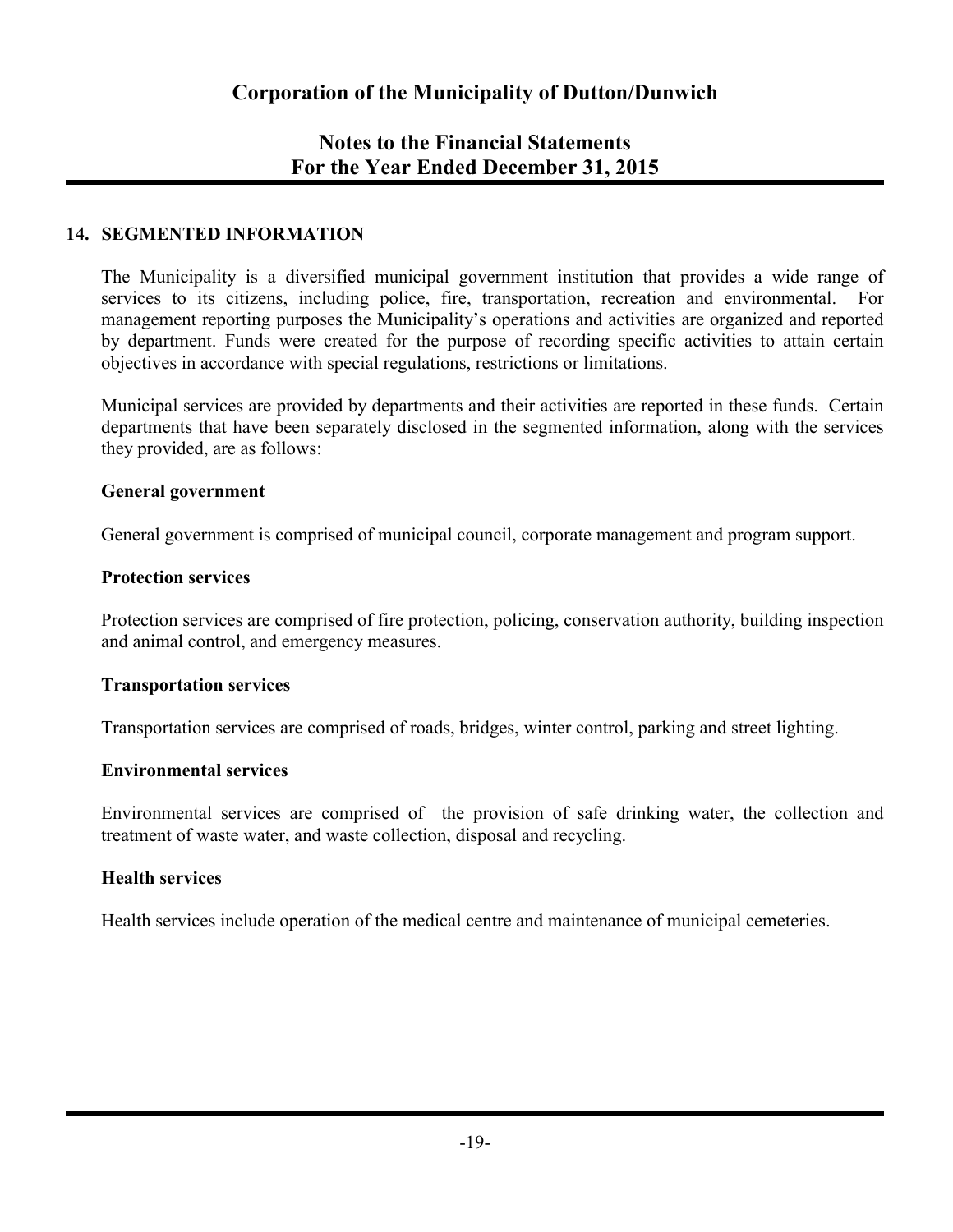### **14. SEGMENTED INFORMATION (CONTINUED)**

#### **Recreation and cultural services**

Recreation and cultural services are comprised of parks, recreation programs and facilities, and cultural services.

### **Planning and development services**

Planning and development services are comprised of planning and zoning, commercial and industrial development, economic development and tourism, and agricultural and drainage services.

For each reported segment, revenues and expenses represent both amounts that are directly attributable to the segment and amounts that are allocated on a reasonable basis. Therefore, certain allocation methodologies are employed in the preparation of segmented financial information. Property taxation and taxation from other governments have been allocated to the general government segment.

The accounting policies used in these segments are consistent with those followed in the preparation of the consolidated financial statements as disclosed in Note 1. For additional information see the Schedule of Segment Disclosure.

### **15. CONTRACTUAL OBLIGATIONS - JOINT AREA WATER SERVICE BOARD**

Pursuant to by-law 2014-13, dated May 14, 2014, the Municipality of Dutton/Dunwich has entered into an agreement with the Municipal Corporations of West Elgin, Southwest Middlesex, Chatham-Kent, and Newbury (Members) to establish a separate and distinct joint municipal service board (Area Water Board) whose responsibility is the management and control of the existing water recovery and treatment system (System) located in the Municipality of West Elgin, in accordance with the provisions and terms of the agreement. The individual member municipal water distribution systems are not subject to this agreement. The Municipality of West Elgin is the administering municipality for the Area Water Board.

The members have also agreed to terminate the existing Purchase Capacity Agreement and Management Agreements, dated November 1991, to enter into this new agreement.

Included in the Statement of Operations are the charges for the purchase of water of \$481,932 (2014 - \$364,067). The Statement of Financial Position does not reflect any assets or liabilities pertaining to the water system except to the extent of any charges due to the Municipality of West Elgin.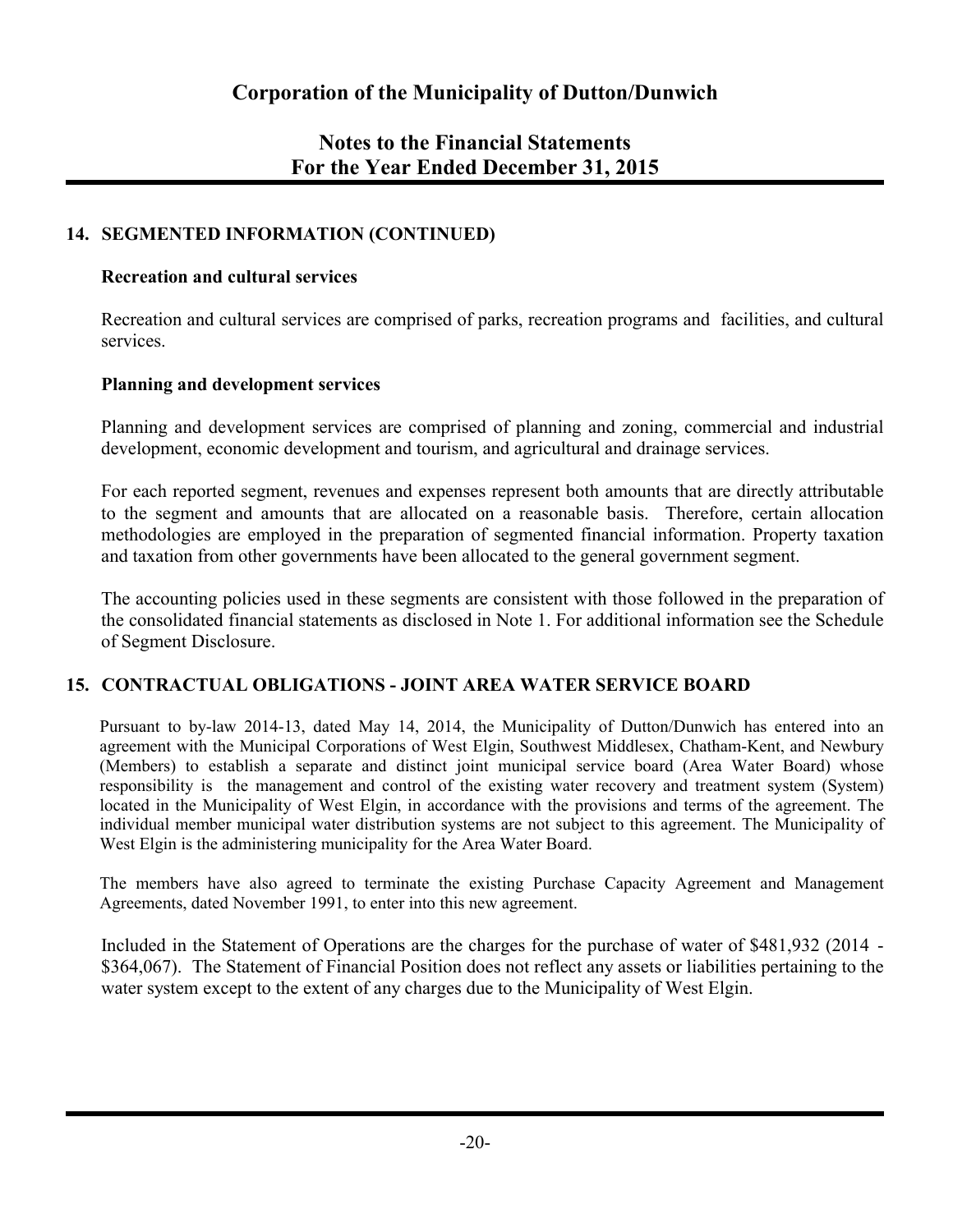### **Schedule of Segment Disclosure For the Year Ended December 31, 2015**

| <b>REVENUES</b>                                                          | General<br>Government<br>$\_$ | Protection<br>Services<br>$\mathcal{S}$ | Transportation<br><b>Services</b><br>$\mathcal{S}$ | Environmental<br>Services<br>S. | Health<br>Services<br>$\mathcal{S}$ | Recreation<br>Services<br>$\mathcal{S}$ | Planning and<br>Development<br>Services<br>$\mathcal{S}$ | Total<br>$\mathcal{S}$ |
|--------------------------------------------------------------------------|-------------------------------|-----------------------------------------|----------------------------------------------------|---------------------------------|-------------------------------------|-----------------------------------------|----------------------------------------------------------|------------------------|
|                                                                          |                               | 840,795                                 | 1,571,895                                          |                                 |                                     |                                         |                                                          | 3,253,829              |
| Taxation and local improvements<br>Sales of services and regulatory fees | 19,982<br>117,323             | 66,709                                  | 21,084                                             | 263,214<br>1,372,066            | 156,428<br>112,445                  | 297,000<br>84,386                       | 104,515<br>12,398                                        | 1,786,411              |
| Government transfers                                                     | 779,905                       | 179,406                                 | 607,598                                            | 151,955                         | $\overline{\phantom{a}}$            | 2,497                                   | 175,338                                                  | 1,896,699              |
| Other                                                                    | 97,320                        | 140                                     |                                                    | 6,532                           | $\overline{\phantom{a}}$            | 16,726                                  |                                                          | 120,718                |
| Gain on disposal of capital assets                                       |                               |                                         |                                                    | 4,671                           |                                     |                                         |                                                          | 4,671                  |
|                                                                          | 1,014,530                     | 1,087,050                               | 2,200,577                                          | 1,798,438                       | 268,873                             | 400,609                                 | 292,251                                                  | 7,062,328              |
| <b>EXPENSES</b>                                                          |                               |                                         |                                                    |                                 |                                     |                                         |                                                          |                        |
| Salaries, wages and employee benefits                                    | 652,245                       | 275,582                                 | 669,580                                            | 314,891                         | 161,978                             | 142,675                                 | 68,788                                                   | 2,285,739              |
| Interest on long-term debt                                               | 489                           | 4,418                                   | 22,354                                             | 99,638                          | 3,520                               | 10,899                                  | 2,425                                                    | 143,743                |
| Materials and supplies                                                   | 305,754                       | 145,634                                 | 950,431                                            | 850,568                         | 57,737                              | 118,670                                 | 700,832                                                  | 3,129,626              |
| Contracted services, rents and financial                                 | 61,398                        | 543,991                                 | 21,921                                             | 317,753                         | 20,518                              | 40,451                                  | 13,531                                                   | 1,019,563              |
| <b>External transfers</b>                                                |                               | 28,981                                  |                                                    |                                 |                                     | 67,173                                  | $\overline{\phantom{a}}$                                 | 96,154                 |
| Amortization                                                             | 30,961                        | 53,691                                  | 428,342                                            | 318,745                         | 6,999                               | 50,536                                  |                                                          | 889,274                |
|                                                                          | 1,050,847                     | 1,052,297                               | 2,092,628                                          | 1,901,595                       | 250,752                             | 430,404                                 | 785,576                                                  | 7,564,099              |
| ANNUAL SURPLUS (DEFICIT)                                                 | (36,317)                      | 34,753                                  | (475, 423)                                         | (103, 157)                      | 18,121                              | (29,795)                                | (493,325)                                                | (501, 771)             |